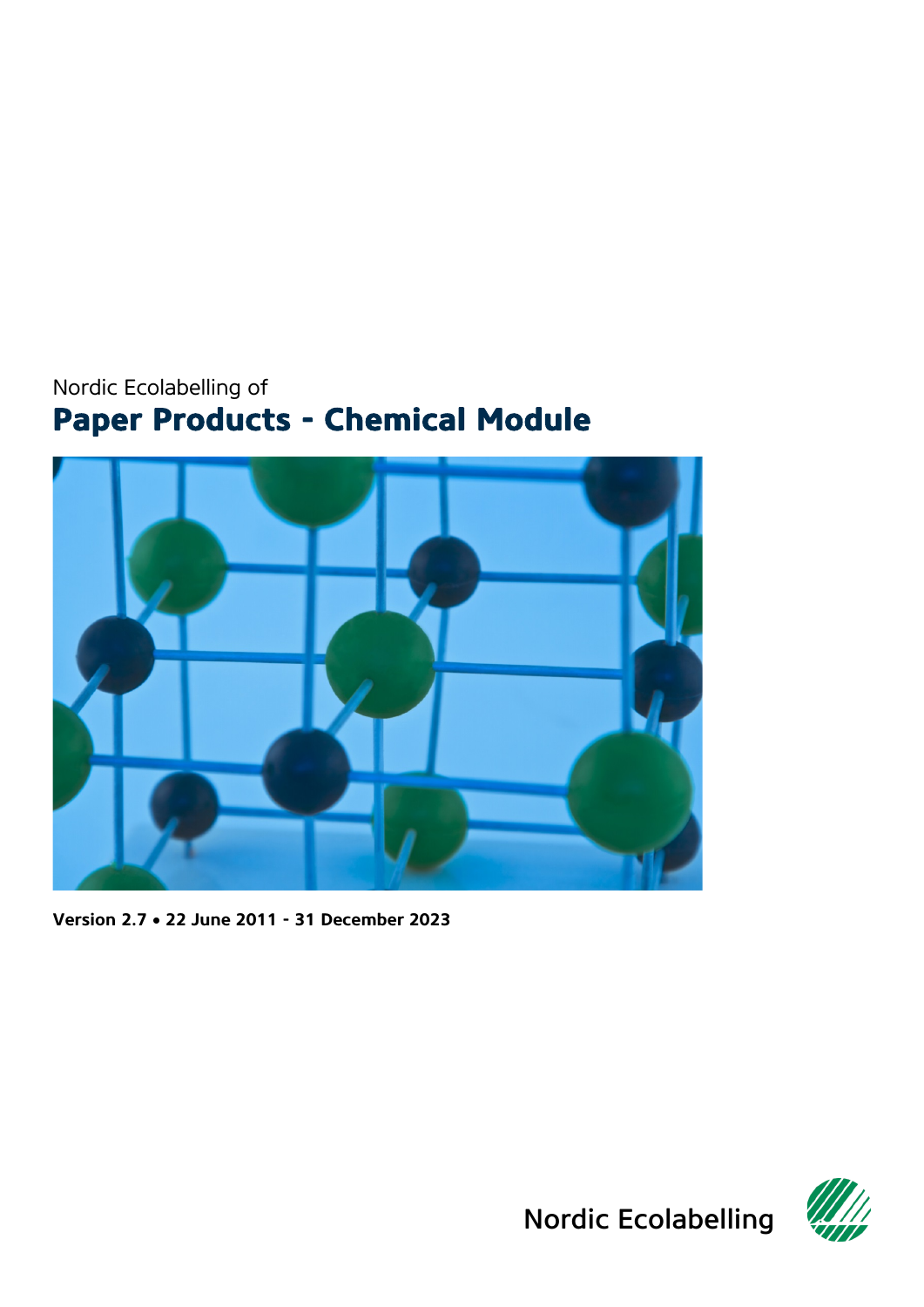# **Content**

| The Nordic Ecolabel modular system for paper products |                                                                         | 3       |
|-------------------------------------------------------|-------------------------------------------------------------------------|---------|
|                                                       | What is Nordic Ecolabelled paper?                                       | 3       |
|                                                       | <b>Documentation</b>                                                    | 4       |
|                                                       | <b>Analyses and classification</b>                                      | 4       |
| $\mathbf 1$                                           | <b>Chemical requirements</b>                                            | 5       |
| 1.1                                                   | Requirements applying to all production chemicals and chemical products | 6       |
| 1.2                                                   | Requirements applying to specific chemicals                             | 7       |
| $\overline{2}$                                        | Quality and regulatory requirements                                     | $12 \,$ |
| <b>Validity of the Chemical Module</b>                |                                                                         | 12      |

- Appendix 1 [Information on production chemicals](#page-13-0)
- Appendix 2 [Modification of requirements in accordance with the CLP Regulation](#page-14-0)
- Appendix 3 [Declaration 2, De-inking chemicals](#page-16-0)<br>Appendix 4 Declaration regarding chemicals fro
- [Declaration regarding chemicals from the pulp-](#page-28-0) and paper manufacturer [\(R2, R4, R6, R8 and R9\)](#page-28-0)

Paper Products - [Chemical Module,](#page-0-0) version [2.7,](#page-0-1) 01 June 2021

This document is a translation of an original in Swedish. In case of dispute, the original document should be taken as authoritative.

# **Addresses**

In 1989, the Nordic Council of Ministers decided to introduce a voluntary official ecolabel, the Nordic Ecolabel. These organisations/companies operate the Nordic ecolabelling system on behalf of their own country's government. For more information, see the websites:

#### **Denmark**

Ecolabelling Denmark Fonden Dansk Standard Göteborg Plads 1 DK-2150 Nordhavn Fischersgade 56, DK-9670 Løgstør Tel: +45 72 300 450 info@ecolabel.dk www.ecolabel.dk

#### **Finland**

Ecolabelling Finland Urho Kekkosen katu 4-6 E FI-00100 Helsinki Tel: +358 9 61 22 50 00 joutsen@ecolabel.fi www.ecolabel.fi

**Iceland** 

Ecolabelling Iceland Umhverfisstofnun Suδurlandsbraut 24 IS-108 Reykjavik Tel: +354 591 20 00 ust@ust.is [www.svanurinn.is](http://www.svanurinn.is/)

#### Norway

Ecolabelling Norway Henrik Ibsens gate 20 NO-0255 Oslo Tel: +47 24 14 46 00 info@svanemerket.no www.svanemerket.no

<span id="page-1-0"></span>

#### **Sweden**

Ecolabelling Sweden Box 38114 SE-100 64 Stockholm Tel: +46 8 55 55 24 00 info@svanen.se www.svanen.se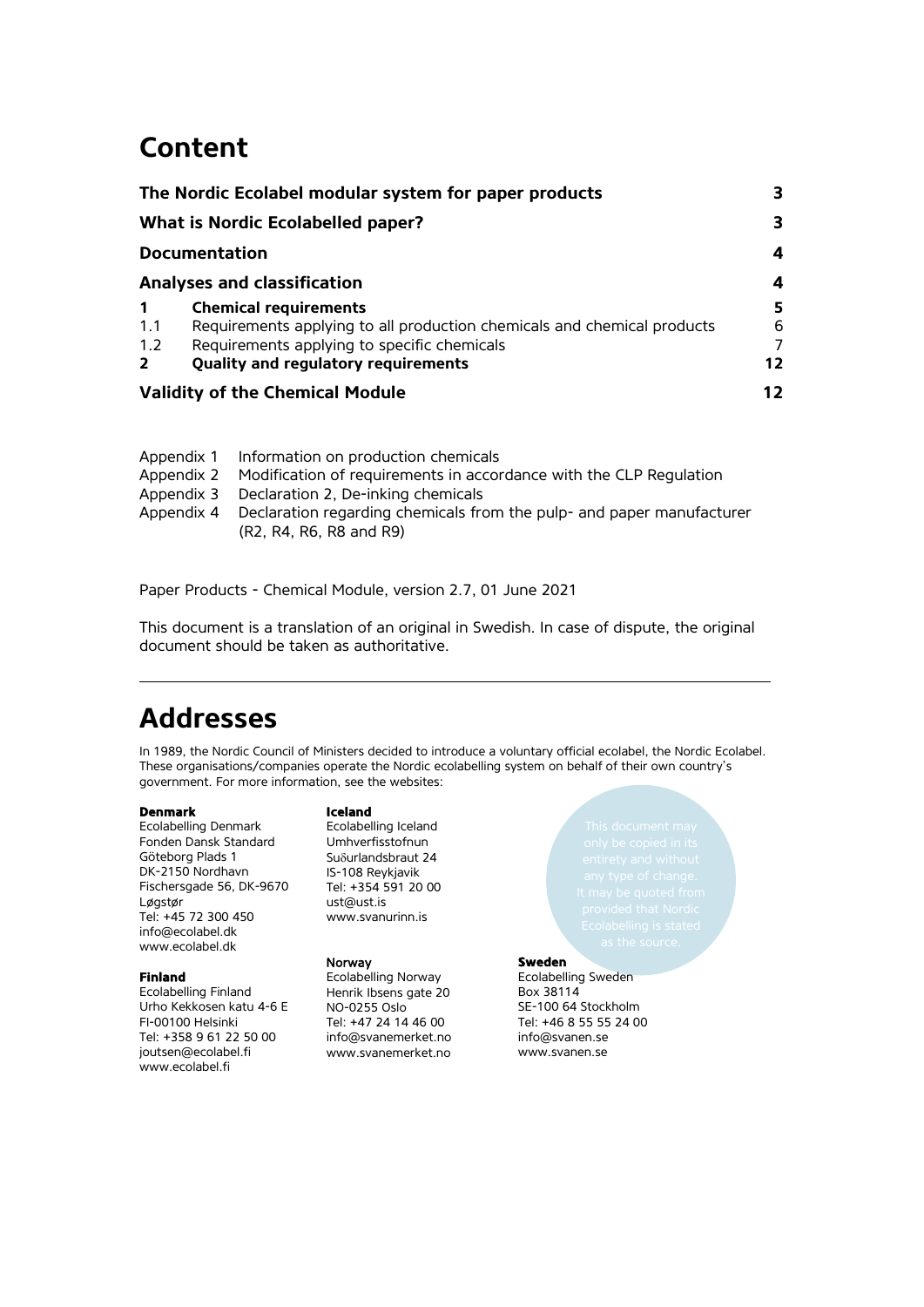# <span id="page-2-0"></span>**The Nordic Ecolabel modular system for paper products**

Nordic Ecolabelled paper products may be made of wood fibre, fibres from other plants and recycled paper. The criteria for Nordic Ecolabelling of paper products encompass a wide range of requirements, most of which relate to pulp and paper production.

The Basic Module contains general requirements concerning forestry management, emissions, energy use and waste disposal in regard to pulp and paper production.

The Chemical Module (this document) contains general requirements in regard to the uses of chemicals in the manufacture of pulp and paper.

Supplementary Modules contain those requirements in regard to specific paper products which must be fulfilled in order that a licence to carry the Nordic Ecolabel may be granted. The requirements levels of supplementary modules may vary in relation to the basic or Chemical Module. If the standards required in the modules differ, the requirement levels specified in the applicable supplementary module are to be applied. For a product to be granted a licence to carry the Nordic Ecolabel, the relevant requirements in the Basic Module and Chemical Module, in addition to the requirements in the applicable supplementary module, must be fulfilled.

Version 2 of the modular system includes the following documents:

- Basic Module (Nordic Ecolabelling of Paper Products Basic Module)
- Chemical Module (Nordic Ecolabelling of Paper Products Chemical Module)

Other Nordic Ecolabel criteria may refer to the modular system, such as the revised Criteria for Copying and Printing Paper (version 4), the revised Criteria for Tissue Paper (version 5) and the Criteria for Sanitary Products.

# <span id="page-2-1"></span>**What is Nordic Ecolabelled paper?**

The Nordic Ecolabel is an official eco-label with absolute requirements. Nordic Ecolabelled papers have less impact on the environment than most other papers in their product groups and the Nordic Ecolabel signifies that the product fulfils strict environmental requirements.

This means that the paper has minimum environmental impact with regard to production, use and waste. This is achieved by using certified raw materials, by limiting the use of environmentally harmful chemicals, by producing low emissions to air and water and by reducing energy consumption.

Nordic Ecolabelling environmental requirements provide individual manufacturers guidance on how they can contribute to the development of sustainable production and a sustainable society.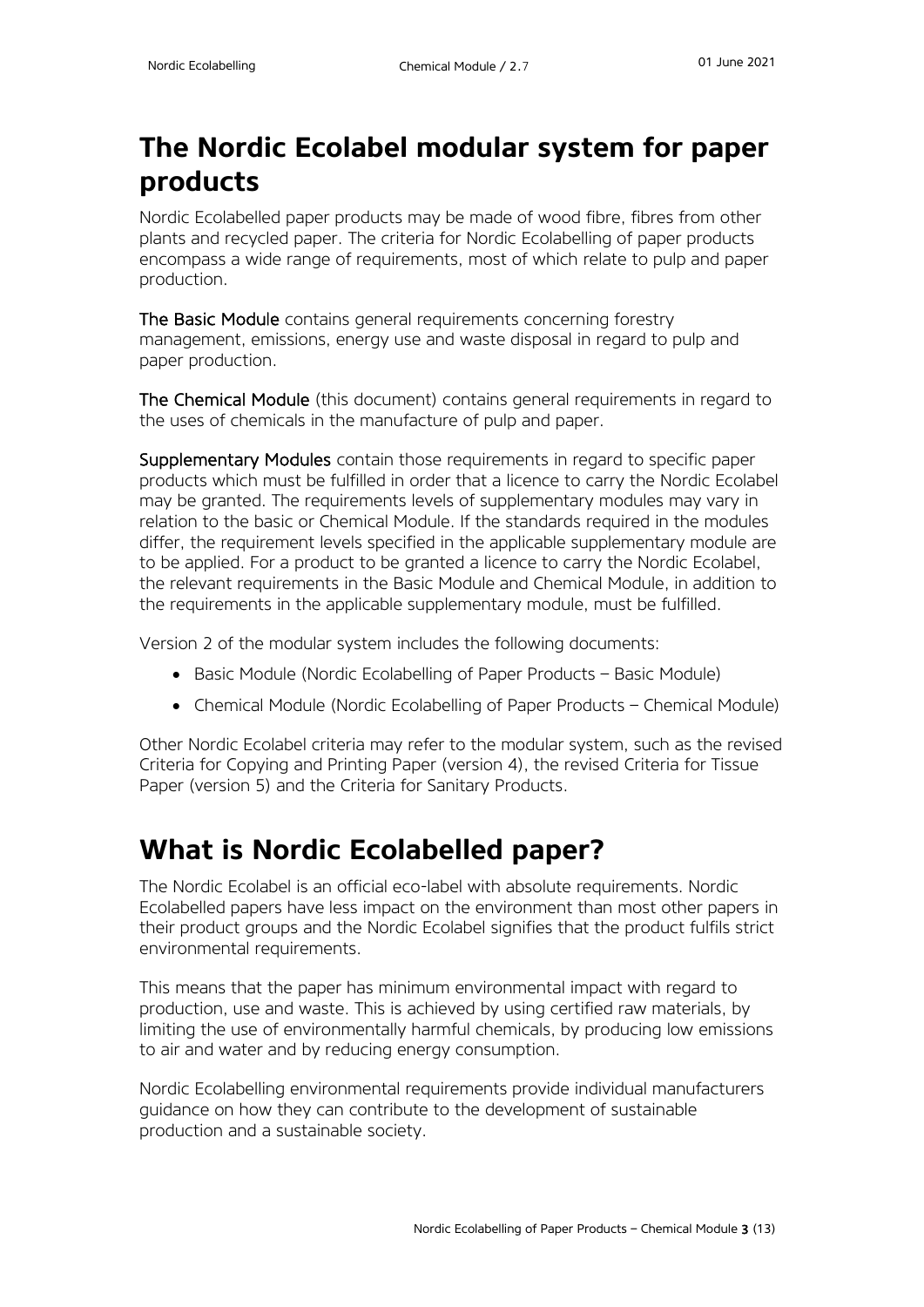The Nordic Ecolabel on a paper product confirms that resources have been used efficiently and that environmentally suitable production methods have been employed. The raw materials used in the product have been evaluated by Nordic Ecolabelling and only raw materials of the highest quality in environmental terms may be used in Nordic Ecolabelled products.

# <span id="page-3-0"></span>**Documentation**

Each requirement is marked with the letter R (requirement) and a number. Each requirement is followed by a  $\boxtimes$  symbol that describes how the requirement shall be documented.

To document the requirements producer/supplier shall use the Nordic Ecolabelling Portal. The portal can be accessed via the internet addresses shown on page 2 of this document or via [https://www.nordic-ecolabel.org/](https://www.nordic-ecolabel.org/certification/paper-pulp-printing/my-swan-account/papertissue-producers/) [certification/paper-pulp-printing/my-swan-account/papertissue-producers/](https://www.nordic-ecolabel.org/certification/paper-pulp-printing/my-swan-account/papertissue-producers/)

In those cases in which documentation is required in the form of a safety data sheet, such documentation must comply with applicable legislation in the country of application, e.g. Annex II of REACH (Council Regulation 1907/2006/EEC) for each particular product.

All information submitted to Nordic Ecolabelling will be treated confidentially.

# <span id="page-3-1"></span>**Analyses and classification**

All tests must be conducted in accordance with OECD guidelines.

To test biodegradability, use test method "OECD Guidelines for the Testing of Chemicals"[1,](#page-3-2) No. 301 A F for ready biodegradability and No. 302 A C for ultimate biodegradability. As an alternative ISO 10708 (BODIS test) can be used to determine readily biodegradability.

To determine bioaccumulation potential, use test method "OECD Guidelines for the Testing of Chemicals" No. 107, 117 or 305 A E.

To determine acute toxicity, use test method "OECD Guidelines for the Testing of Chemicals" No. 201, 202 or 203 A E.

Classification shall be in accordance with Council Directive 67/548/EEC and Council Directive 1999/45/EEC (until 1 December 2010 and during the transition period 2010-2015) or Regulation 1272/2008/EEC (as of 1 December 2010). The assessment and classification of chemical substances is the responsibility of the chemical supplier. Nordic Ecolabelling may request access to the background to the evaluation/classification of the substance.

<sup>1</sup> OECD Guidelines for the Testing of Chemicals:

<span id="page-3-2"></span>http://www.oecd.org/document/40/0,3343,en\_2649\_34377\_37051368\_1\_1\_1\_1,00.html#Obtaining \_Test\_Guidelinesalendar.yahoo.com/ (20100920)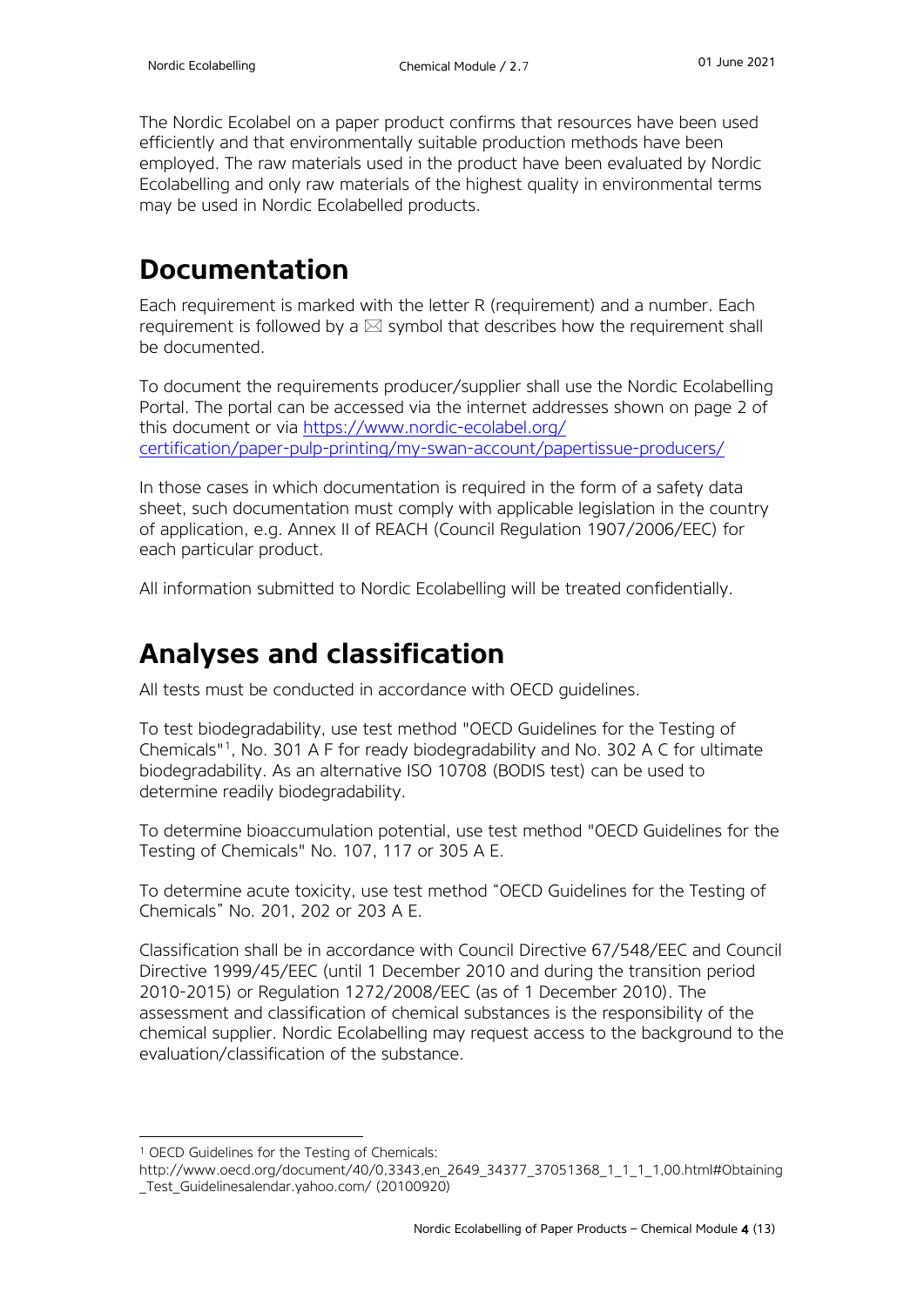# <span id="page-4-0"></span>**1 Chemical requirements**

The chemical requirements apply to production chemicals used in the production of pulp and paper and to chemicals used in the conversion of the paper. The requirements are stipulated in respect of recycled fibre, mechanical pulp, CTMP and chemical pulp. These requirements do not depend on the manufacturing combination; i.e. whether the pulp is manufactured at a non-integrated or at an integrated paper mill.

The requirements do not apply to chemicals used in the treatment of freshwater, in the generation of energy or in maintenance work that is not defined as maintenance of pulp and paper production equipment during production.

### For example, the cleaning of wires, or of cooking and bleaching equipment, is regarded as constituting maintenance of pulp and paper production equipment, whereas felt washing agents used continuously in production are regarded as production chemicals.

Chemicals used in external treatment of water lying outside the control of the pulp or paper manufacturer (e.g. municipal treatment plants), are exempt from the requirements below. In the case of pulp production, manufacturers often operate their own external water treatment plants; and these are not exempted from the requirements It is, however, common practice on the continent for waste water from smaller paper mills to be treated in municipal treatment plants, over which the paper manufacturer exercises no control. Exemptions are allowed for this type of external water treatment plant.

It is not necessary to report or document the use of chemicals in trials, of no longer than 10 days during a period of, at most, two months, to Nordic Ecolabelling, in respect of pulp and paper manufacturing.

Fulfilment of the requirements is documented primarily with the aid of declaration or test results from chemical manufacturers/suppliers. Nevertheless, Nordic Ecolabelling will be entitled to request chemical manufacturers/suppliers for information on the complete chemical composition of a product in order to check the contents of the product when necessary.

The chemical supplier shall inform Nordic Ecolabelling regarding modifications to the composition of the product or any substitutions of raw materials that might occur before the next revision of the Chemical Module.

### **Constituent substances**

Ingoing substances are defined as, unless stated otherwise, all substances in the product – including additives (e.g. preservatives or stabilisers) in the raw materials, but not residuals from the production, incl. the production of raw materials. Residuals are defined as residuals, pollutants, contaminants etc. from the production, incl. production of the raw materials, which are present in the final product in amounts less than 100 ppm (0.0100 w/w %, 100 mg/kg), but not substances added to the raw materials or product intentionally and with a purpose – regardless of amount.

### **Production chemicals**

The term "production chemicals", as used in this document, is a collective term for chemical additives, auxiliary chemicals and process chemicals. The term is further used to refer to starch, filler material and so on.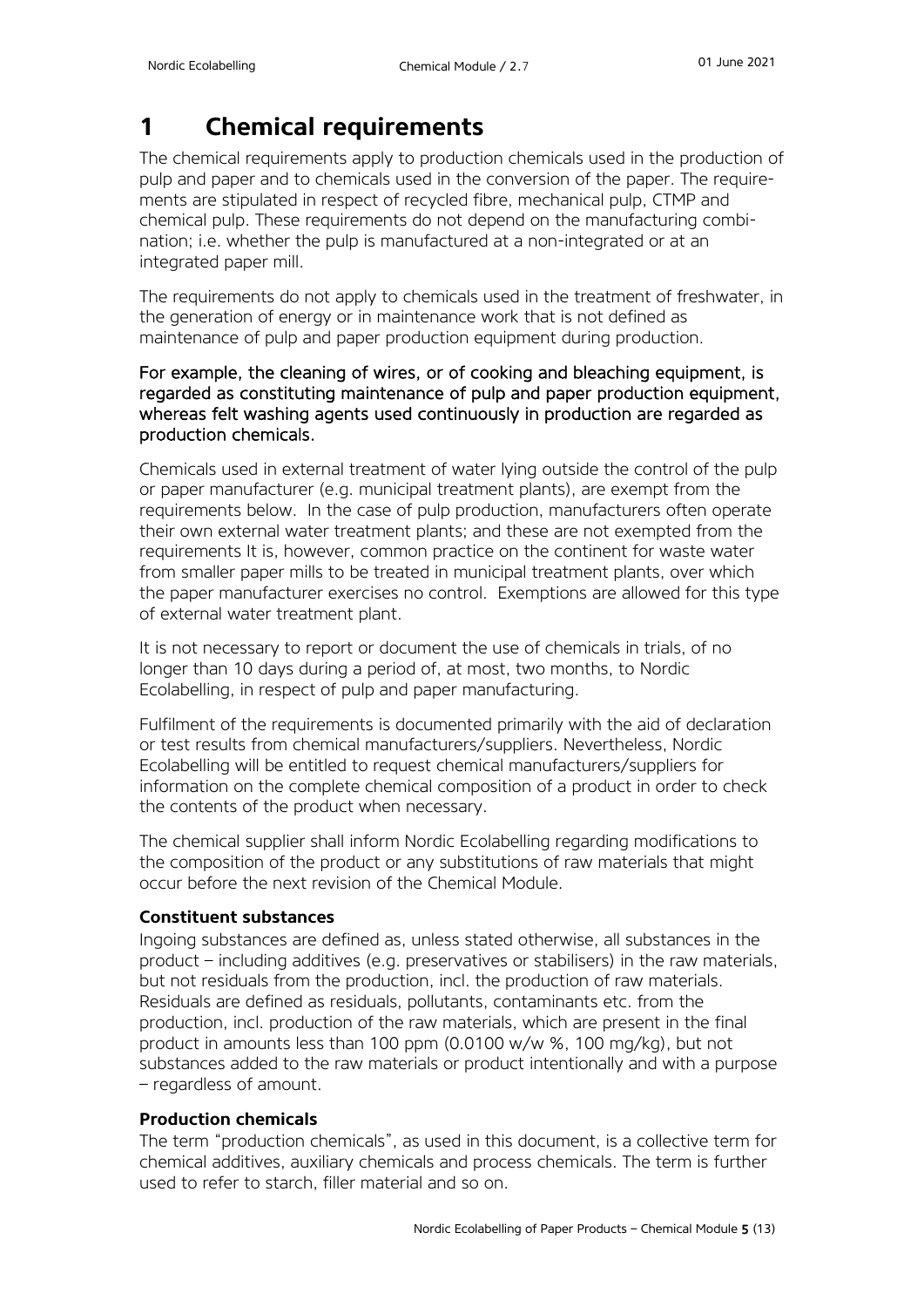### <span id="page-5-0"></span>**1.1 Requirements applying to all production chemicals and chemical products**

#### **R1 Production chemicals**

The pulp/paper manufacturer must report all production chemicals, providing documentation in respect of the product's complete name, function, area of use in the mill, supplier and quantities used in kg/tonnes pulp/paper. All chemical products used in the production of pulp and paper and in conversion must be fully documented. The requirement further applies to internal and external water treatment.

*The documentation required are to be submitted with the aid of the web-based application aid My Swan Account.* 

 $\boxtimes$  Declaration of the production chemicals used in My Swan Account, see also Appendix 1 in this document. Product safety data sheets for chemical products can be included on demand. Safety data sheet/product specification must comply with the standards set out in Annex II of REACH (Regulation 1907/2006/EC).

#### **R2 Classification of production chemicals**

Organic production chemicals classified according to the risk phrases indicated in the table below must not be used in pulp and paper manufacture.

| <b>Classification</b>              | Hazard symbol and risk phrase / Hazard class, category and statement                                         |                                                                                                                                                                  |  |  |
|------------------------------------|--------------------------------------------------------------------------------------------------------------|------------------------------------------------------------------------------------------------------------------------------------------------------------------|--|--|
|                                    | <b>Dangerous Substances Directive</b><br>67/548/EEC/Dangerous<br><b>Preparations Directive</b><br>1999/45/EC | CLP Regulation 1272/2008                                                                                                                                         |  |  |
| Hazardous to<br>the<br>environment | N with R50, R50/53 or R51/53<br>and/or R59                                                                   | Hazardous to the aquatic environment:<br>Category Acute 1 H400<br>Category Chronic 1 H410,<br>Category Chronic 2 H411<br>EUH 059 (Dangerous for the ozone layer) |  |  |
| Very toxic                         | T+ with R26, R27, R28 and/or R39                                                                             | Acute toxicity:<br>Category 1 or 2 with H330, H310<br>and/or H300 and/or<br>Specific target organ toxicity - single<br>exposure:<br>Category 1 with H370         |  |  |
| Carcinogenic                       | T with R45 and/or R49, (Category<br>1 or 2 ) or Xn with R40 (Cat 3)                                          | Carc 1A/1B/2 with H350, H350i and/or<br>H351                                                                                                                     |  |  |
| Mutagenic                          | T with R46 (Category 1 or 2 )or Xn<br>with $R68$ (Cat 3)                                                     | Muta 1A/1B/2 with H340 and/or H341                                                                                                                               |  |  |
| Reproductive<br>toxic              | T with R60 and/or R61 (Category<br>1 or 2). Or Xn with R62 and/or<br>R63 (Cat 3)                             | Repr 1A/1B/2 with H360, H361                                                                                                                                     |  |  |

Table 1: Classification of production chemicals

*Classification is performed according to EU Dangerous Substance Directive 67/548/EEC / Dangerous Preparations Directive 1999/45/EC with later amendments and adjustments and/or CLP Regulation 1272/2008 with later amendments. Classification according to the EU Dangerous Substance Directive or the CLP Regulation may be used during the transition period, i.e. until 1 June 2015. Following the transition period, classification according to the CLP Regulation is to apply exclusively (see Table 1 above). Further information on the risk phrases is supplied in Appendix 2.*

Note that the producer of the raw material/product is responsible for classification.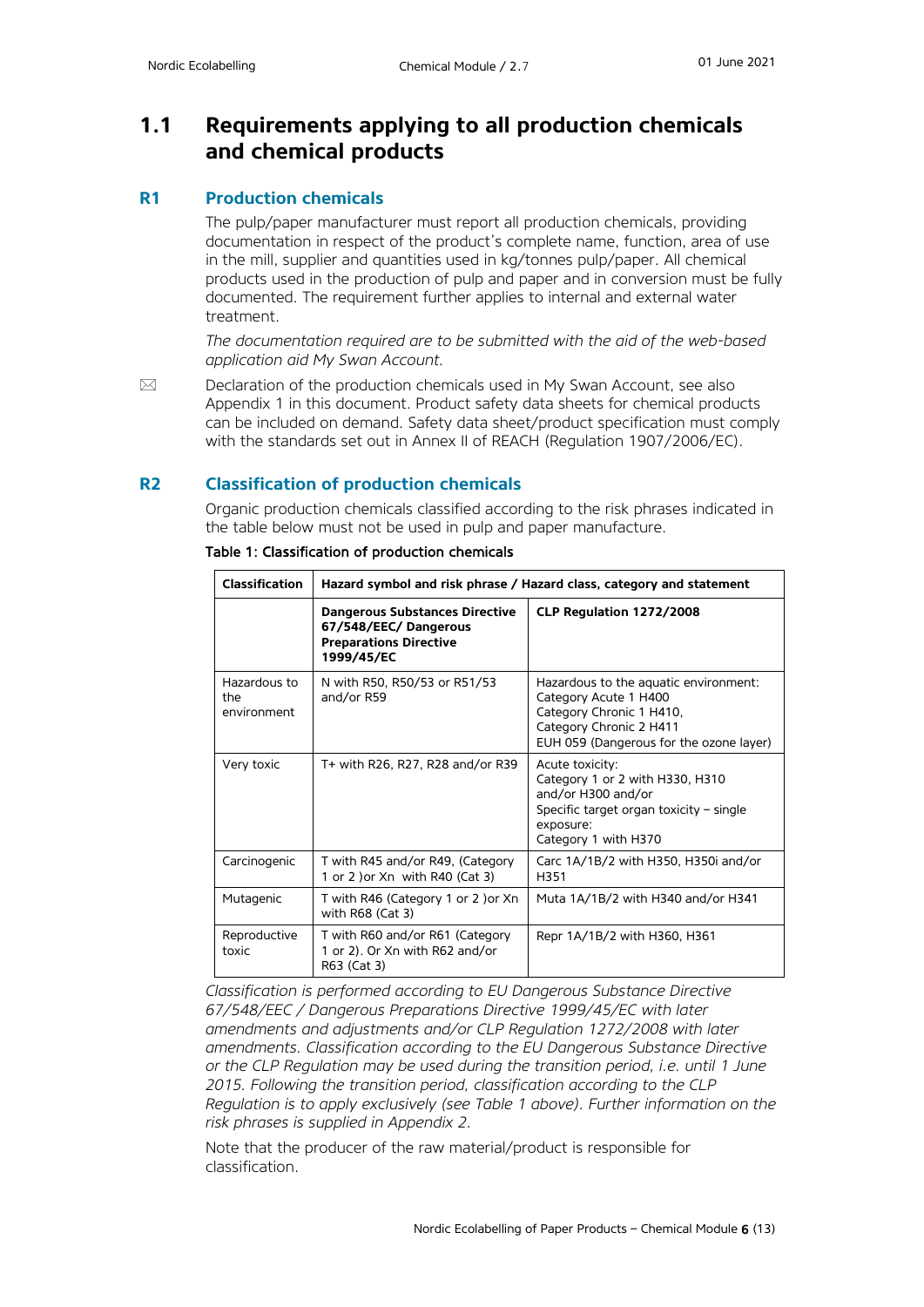Note that this requirement applies to organic production chemicals and not constituent substances. Only chemicals that are 100% inorganic are exempted from the requirement (e.g. NaOH).

Exceptions to the requirement:

- Biocides
- Peracetic acid (bleaching agent)
- Cationic polymers, if charge is the reason for classification.
- If consumption of the chemical is less than 0.05 kg/tonne produced pulp (0.005%) at the pulp mill or per produced paper at the paper mill.
- DTPA and its salts. Please, also note requirement R15 in the Basic Module (version 2 or newer) concerning potential replacement of DTPA in the production.

Dyes classified as environmentally hazardous are exempted from the requirement if

- classification of the dye is due to the dyestuff itself and
- dyestuffs are fixed to fibres > 98%. The degree of fixation is calculated as the total retention of dyestuffs on the fibres during the process and
- where the constituent substances are not found in Restricted Substances Database (Sweden), List of undesirable substances, Environmental Review<sup>[2](#page-6-1)</sup> or The Priority List<sup>[3](#page-6-2)</sup>, (State of the Environment, Norway).

 $\boxtimes$  The chemical manufacturer or supplier shall demonstrate compliance with the requirement by duly completing the declaration in web-based application aid My Swan Account. If the exception to dyes is applied, must chemical manufacturer/supplier and pulp/paper producer verify how the requirements for the exception are met by duly completing and signing Appendix 3, Declaration 7 (chemical manufacturer/supplier) and Appendix 4 (pulp/paper producer) in My Swan Account.

### <span id="page-6-0"></span>**1.2 Requirements applying to specific chemicals**

Requirements applying to specific chemicals are stipulated in respect of the following chemicals. Documentation is to be submitted with the aid of the webbased application aid My Swan Account (MSA). Forms that are equivalent to declarations in this document (in parentheses) are available in MSA:

- Cleaning agents and dispersants, (Appendix 3, Declaration 1)
- De-inking chemicals (Appendix 3, Declaration 2)
- Biocides/slimicides (Appendix 3, Declaration 3)
- Coatings\* , retention agents, flocculants, foam inhibitors/defoamers and wet strength agents (Appendix 3, Declaration 4)
- Wet strength agents (Appendix 3, Declaration 5)
- Foam inhibitors/defoamers (Appendix 3, Declaration 6)

<span id="page-6-1"></span><sup>2</sup>

http://www.mst.dk/Virksomhed\_og\_myndighed/Kemikalier/Stoflister+og+databaser/listen\_over\_uoe nskede\_stoffer/

<span id="page-6-2"></span><sup>3</sup> http://www.miljostatus.no/Tema/Kjemikalier/Kjemikalielister/Prioritetslisten/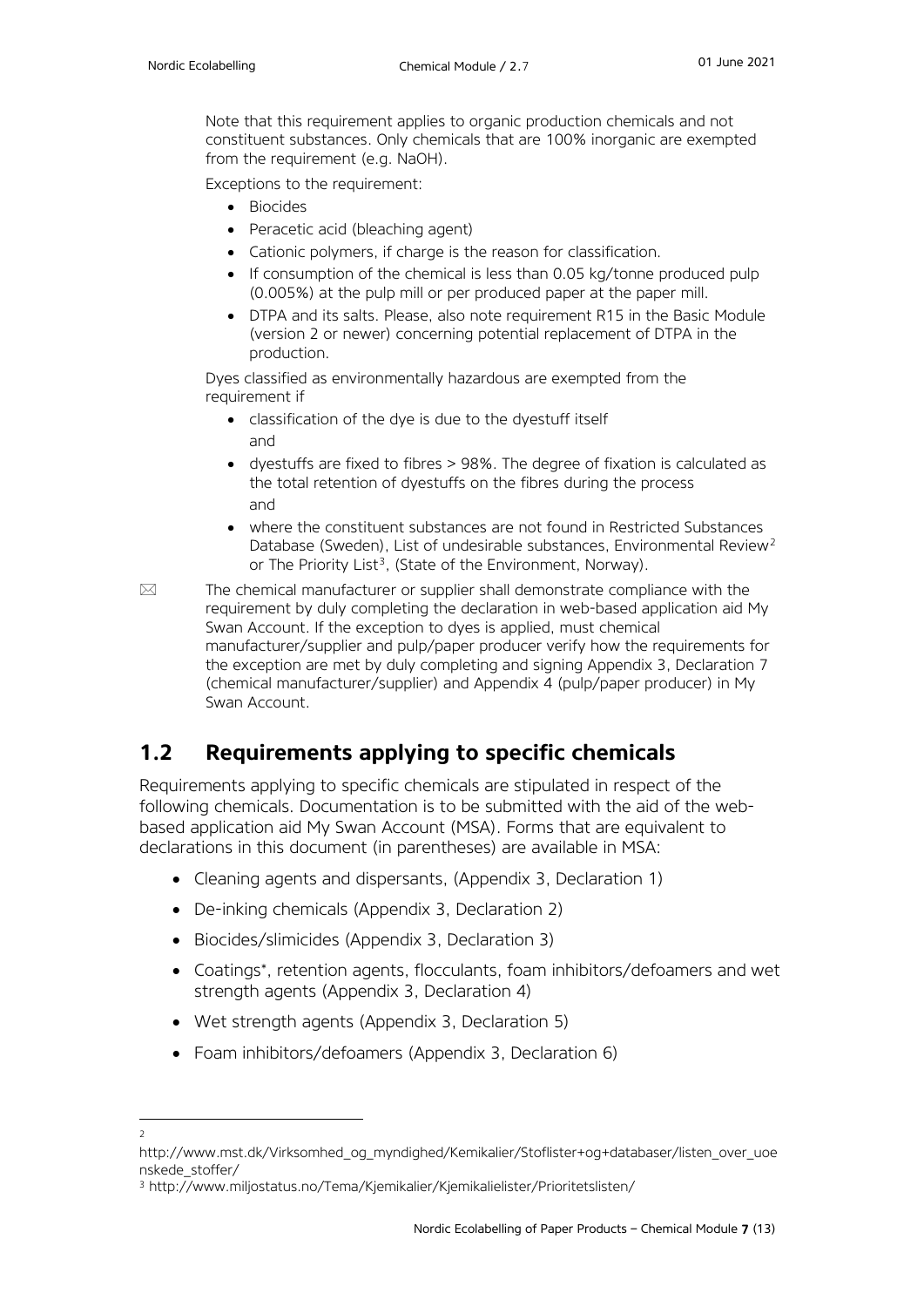- Dyes, environmental hazard of constituent substances (Appendix 3, Declaration 7)
- Dyes, heavy metals (Appendix 3, Declaration 7)
- Dyes, amines (Appendix 3, Declaration 7)
- Dyes, phthalates (Appendix 3, Declaration 7)
- Adhesives (Appendix 3, Declaration 8)
- Starch products, GMO (Appendix 3, Declaration 9)

*\* Coatings: The term "coatings" encompasses products applied to the base paper after the press section of a paper machine.*

#### **R3 Cleaning agents and dispersants**

Alkylphenol ethoxylates or other alkylphenol derivatives must not be deliberately added to cleaning agents or dispersants.

 $\boxtimes$  The producer or supplier shall demonstrate compliance with the requirement by duly completing and signing Declaration 1, Appendix 3 in My Swan Account.

#### **R4 De-inking chemicals**

If more than 100 g of surfactant per tonne de-inked pulp is used in de-inking (the total of all surfactants used in the various de-inking products in use), each surfactant must be readily degradable. If the total of all surfactants used is less than 100 g surfactant/tonne de-inked pulp, each surfactant must be either readily or ultimately biodegradable.

Silicone derivatives that are destroyed in chemicals recycling are exempted from this requirement.

Alkylphenol ethoxylates or other alkylphenol derivatives must not be deliberately added to de-inking chemicals.

- $\boxtimes$  The chemical manufacturer/supplier must report the composition of the product regarding surfactants, stating complete names, CAS no. and amounts in accordance with Declaration 2 in Appendix 3 in My Swan Account. The result of testing for biodegradation properties must be reported e.g. in a product safety data sheet. If the exception to silicone derivatives is applied, must manufacturer certify how the requirements for the exception are met by duly completing and signing Declaration 2 in Appendix 3.
- $\boxtimes$  The pulp- and paper manufacture must certify the total amount of surfactants in the de-inking chemicals g/tonne de-inked pulp by duly completing and signing Appendix 4 in My Swan Account. If the exception to silicone derivatives is applied, must pulp/paper producer certify how the requirements for the exception are met by duly completing and signing Appendix 4 in My Swan Account.

#### **R5 Biocides/slimicides**

Active organic substances in biocides used for countering slime-forming organisms in pulp and paper production must not bioaccumulate or be potentially bioaccumulative.

 $\boxtimes$  Chemical manufacturers/suppliers must report on the composition of the product regarding biocides, stating their complete name and CAS no. in accordance with Declaration 3 in Appendix 3 in My Swan Account. Test results on the bioaccumulation potential of the active substances must be reported e.g. in product safety data sheets.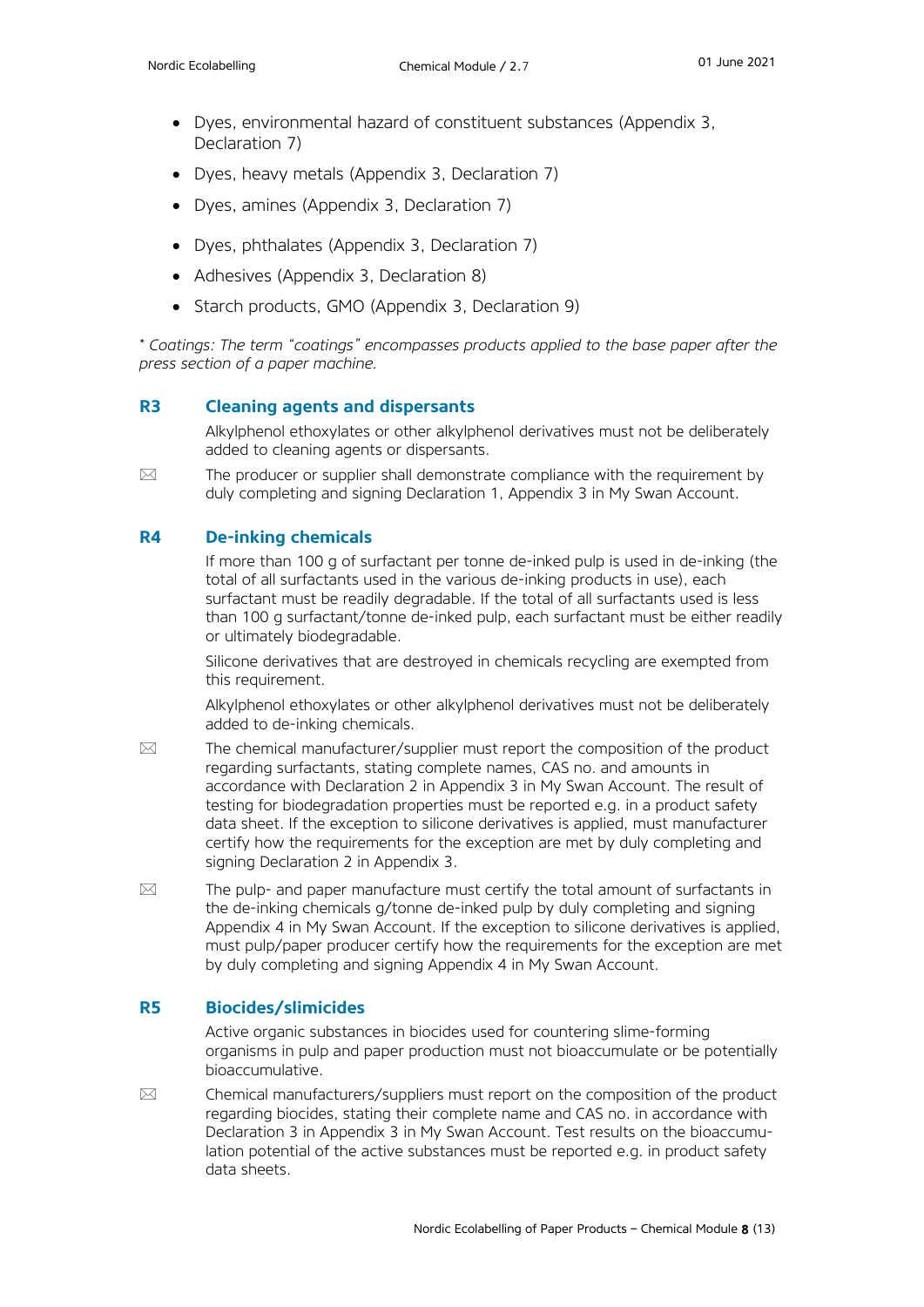#### **R6 Coating agents, retention agents, flocculants, foam inhibitors/ defoamers and wet strength agents**

Alkylphenol ethoxylates or other alkylphenol derivatives must not be deliberately added to coating agents, retention agents, flocculants, foam inibitors/defoamers and wet strength agents.

The total content of residual monomers, classified according to Table 1 in requirement R2 (N with R50/H400 exempt) and/or as environmentally hazardous with R52/53/H412, may in newly produced polymers not exceed:

- 700 ppm for acrylamide
- 100 ppm for other residual monomers

Quantities are calculated based on the total polymer content (dry matter content) of the commercial product.

Polymers witch together constitute less than 1% of the polymer blend is exempted from the requirement.

Bisphenol A may not be used in Nordic Ecolabelled paper.

 $\boxtimes$  The manufacturer or supplier of the chemical product shall, with full name and CAS number, provide a statement listing the residual monomers in the product classified according to the requirement above, and certify that the requirement is fulfilled by duly completing and signing Declaration 4 in Appendix 3 or Declaration 6 (foam inhibitors/defoamers) in Appendix 3 in My Swan Account. The paper manufacture must certify that the requirement to bisphenol A is met by duly completing and signing Appendix 4 in My Swan Account.

#### **R7 Wet strength agents**

Wet strength agents may contain a total of no more than 100 ppm (0.01%) lowmolecular chloro-organic compounds epichlorohydrin (ECH), dichloroisopropanol (DCP) and chloropropanediol (CPD) – calculated on the basis of the dry matter content.

 $\boxtimes$  The manufacturer or supplier of chloro-organic wet strength agents shall certify that the requirement is fulfilled by duly completing and signing Declaration 5 in Appendix 3 in My Swan Account.

#### **R8 Foam inhibitors and defoamers**

Alkylphenol ethoxylates or other alkylphenol derivatives must not be deliberately added to foam inhibitors.

None of the constituent substances that have a foam inhibiting or foam retarding effect in foam inhibitors/defoamers shall be classified as environmentally hazardous in accordance with Table 1 in R2 and/or as environmentally hazardous with R52/53/H412.

As an alternative, foam inhibitors/defoamers for which 95% by weight of the constituent substances with a foam inhibiting or foam retarding effect are either readily or ultimately biodegradable, may be used.

Foam inhibitors/defoamers that are destroyed in chemicals recycling are exempted from this requirement.

The chemical manufacturer or supplier of a foam inhibitor/defoamer shall certify:

- that the product does not contain components that are classified as environmentally hazardous in accordance with the requirement and complete Declaration 6 in Appendix 3 in My Swan Account. or
- where foam inhibitors/defoamers consist of a mixture of various substances, each substance shall be stated with its full name, CAS no. and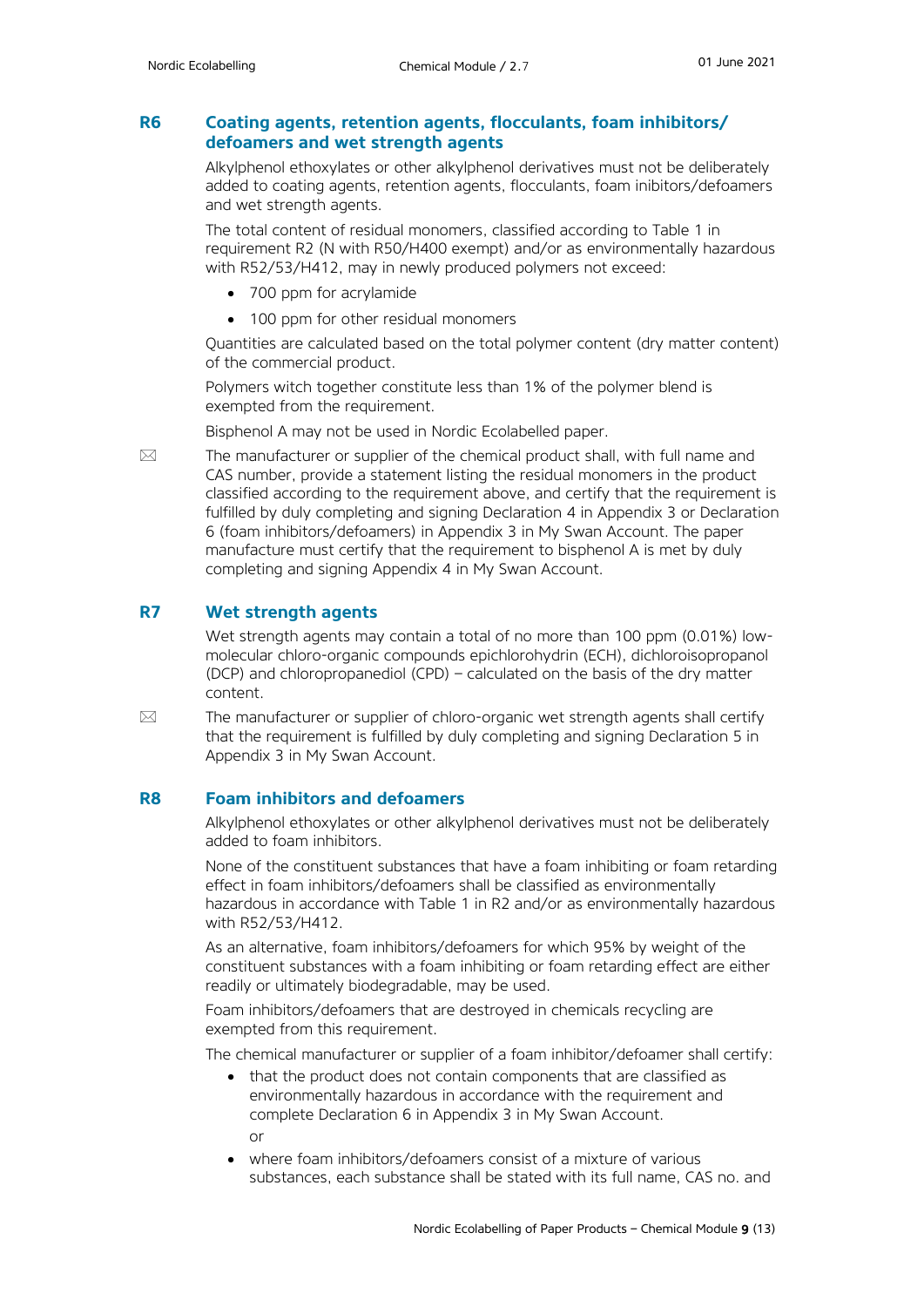concentration. The result of testing for biodegradability of the individual substances shall be reported for example in product safety data sheets and completed Declaration 6 in Appendix 3 in My Swan Account.

 $\boxtimes$  If the exception to foam inhibitors/defoamers destroyed in chemicals recycling is applied, must pulp/paper producer certify how the requirements for the exception are met by duly completing and signing Appendix 4 in My Swan Account.

#### **R9 Dyes, environmental hazard of constituent substances**

Dyes for use in printing and colouring shall contain a maximum total of 2% by weight of constituent substances classified as environmentally hazardous in accordance with Table 1 in requirement R2 and/or as environmentally hazardous with R52/53/H412.

Exception to the requirement are dyes where

- dyestuffs are fixed to fibres > 98%. The degree of fixation is calculated as the total retention of dyestuffs on the fibres during the process. and
- where the constituent substances are not found in Restricted Substances Database (Sweden), List of undesirable substances, Environmental Review<sup>[4](#page-9-0)</sup> or The Priority List<sup>[5](#page-9-1)</sup>, (State of the Environment, Norway).
- $\boxtimes$  The producer or supplier shall specify the content of the product by duly completing and signing Declaration 7, Appendix 3 in My Swan Account. If the exception to dyes is applied, must chemical manufacturer/supplier and pulp/paper producer certify how the requirements for the exception are met by duly completing and signing Appendix 3, Declaration 7 (chemical manufacturer/ supplier) and Appendix 4 (pulp/paper producer) in My Swan Account .

#### **R10 Dyes, heavy metals and aluminium**

Heavy metals, aluminium and copper (e.g. aluminium in silver colouring, copper in gold colouring), or compounds of heavy metals, may not be present in dyestuffs or pigments in dyes (this applies to both dyeing of pulp and printing inks).

Copper in phthalocyanine pigment is exempted from this requirement.

Limit values for impurities of heavy metals:

- Impurities of Pb, Hg. Cr and Cd in dyes (applies to the dying of pulp and printing inks) must not exceed a total content of 100 ppm.
- The following limit values apply to individual substances in direct dyes: Pb 100 ppm, Hg 4 ppm, Cd 20 ppm and Cr 100 ppm.
- The following limit values apply to individual substances in pigment dyes: Pb 100 ppm, Hg 25 ppm, Cd 50 ppm and Cr 100 ppm.
- $\boxtimes$  The producer or supplier shall demonstrate compliance with the requirement by duly completing and signing Declaration 7, Appendix 3 in My Swan Account.

#### **R11 Dyes, amines**

Direct and pigment dye shall not contain dye substances that may liberate the amines specified in Table 2.

Table 2 Amines that must not be liberated from dyestuffs.

<span id="page-9-0"></span><sup>4</sup>

http://www.mst.dk/Virksomhed\_og\_myndighed/Kemikalier/Stoflister+og+databaser/listen\_over\_uoe nskede\_stoffer

<span id="page-9-1"></span><sup>5</sup> http://www.miljostatus.no/Tema/Kjemikalier/Kjemikalielister/Prioritetslisten/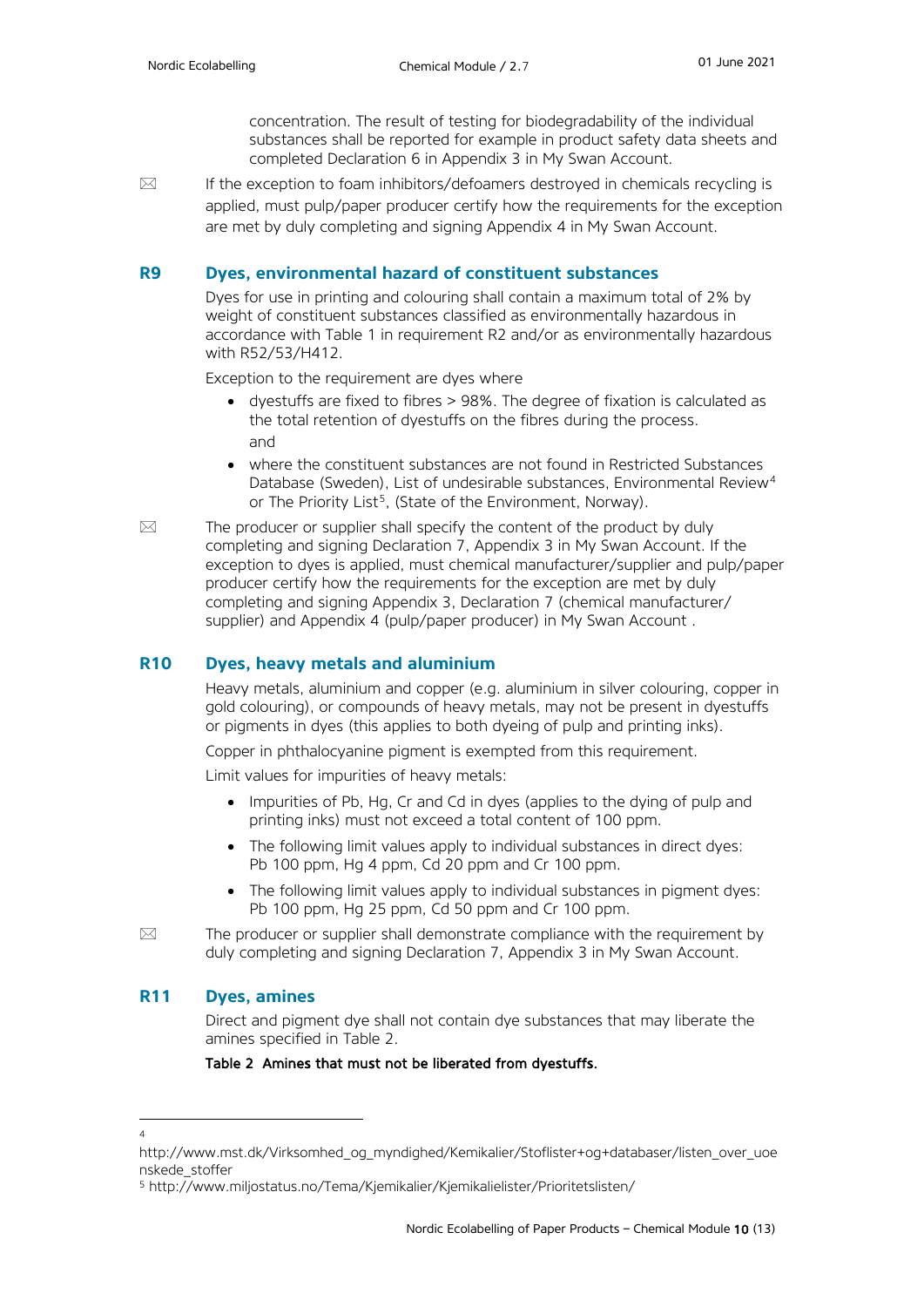| Amine                                          | <b>CAS-number</b> |
|------------------------------------------------|-------------------|
| 4-amino-biphenyl                               | $92 - 67 - 1$     |
| Benzidine                                      | $92 - 87 - 5$     |
| 4-chloro-toluidine                             | $95 - 69 - 2$     |
| 2-naphtylamine                                 | $91 - 59 - 8$     |
| o-aminoazo-toluene                             | $97 - 56 - 3$     |
| 2-amino-4-nitro-toluene                        | $99 - 55 - 8$     |
| p-chloroaniline                                | $106 - 47 - 8$    |
| 2,4-diamino-anisol                             | 615-05-4          |
| 2,4'-diamino-diphenylmethane                   | 101-77-9          |
| 3,3'-dichlorobenzidine                         | $91 - 94 - 1$     |
| 3,3'-dimethoxybenzidine                        | 119-90-4          |
| 3,3'-dimethylbenzidine                         | 119-93-7          |
| 3,3'-dimethyl-4,4'-diamino-<br>diphenylmethane | 838-88-0          |
| p-Cresidine                                    | $120 - 71 - 8$    |
| 4,4'-methylenebis(2-chloroaniline)             | $101 - 14 - 4$    |
| 4,4'-oxydianiline                              | $101 - 80 - 4$    |
| 4,4'-thiodianiline                             | 139-65-1          |
| o-Toluidine                                    | $95 - 53 - 4$     |
| 2,4-toluilenediamine                           | $95 - 80 - 7$     |
| 2,4,5-trimethylaniline                         | $137 - 17 - 7$    |
| 0-anisidinedimethoxyaniline                    | $90 - 04 - 0$     |
| 2,4-xylidine                                   | $95 - 68 - 1$     |
| 4,6-xylidine                                   | $87 - 62 - 7$     |
| 4-aminoazobenzene                              | $60 - 09 - 3$     |

 $\boxtimes$  The producer or supplier shall demonstrate compliance with the requirement by duly completing and signing Declaration 7, Appendix 3 in My Swan Account.

#### **R12 Dyes, phthalates**

Phthalates shall not be present in the dyes used.

 $\boxtimes$  The producer or supplier shall demonstrate compliance with the requirement by duly completing and signing Declaration 7, Appendix 3 in My Swan Account.

#### **R13 Adhesives**

Adhesives used in the production, conversion or packaging of the product shall not contain alkylphenol ethoxylates or other alkylphenol derivatives, phthalates, halogenated volatile organic compounds or ethylene glycol ethers.

Adhesives carrying the Nordic Ecolabel are approved, provided that the trade name and licence number are specified.

 $\boxtimes$  The chemical manufacturer or supplier shall give an account of the composition and classification of the product by duly completing and signing Declaration 8 in Appendix 3 in My Swan Account or provide documentation demonstrating that the adhesive is Nordic Ecolabelled.

#### **R14 Starch products, GMO**

The use in production of starch products that derive from genetically modified material, e.g. certain potato and maize starches, is prohibited.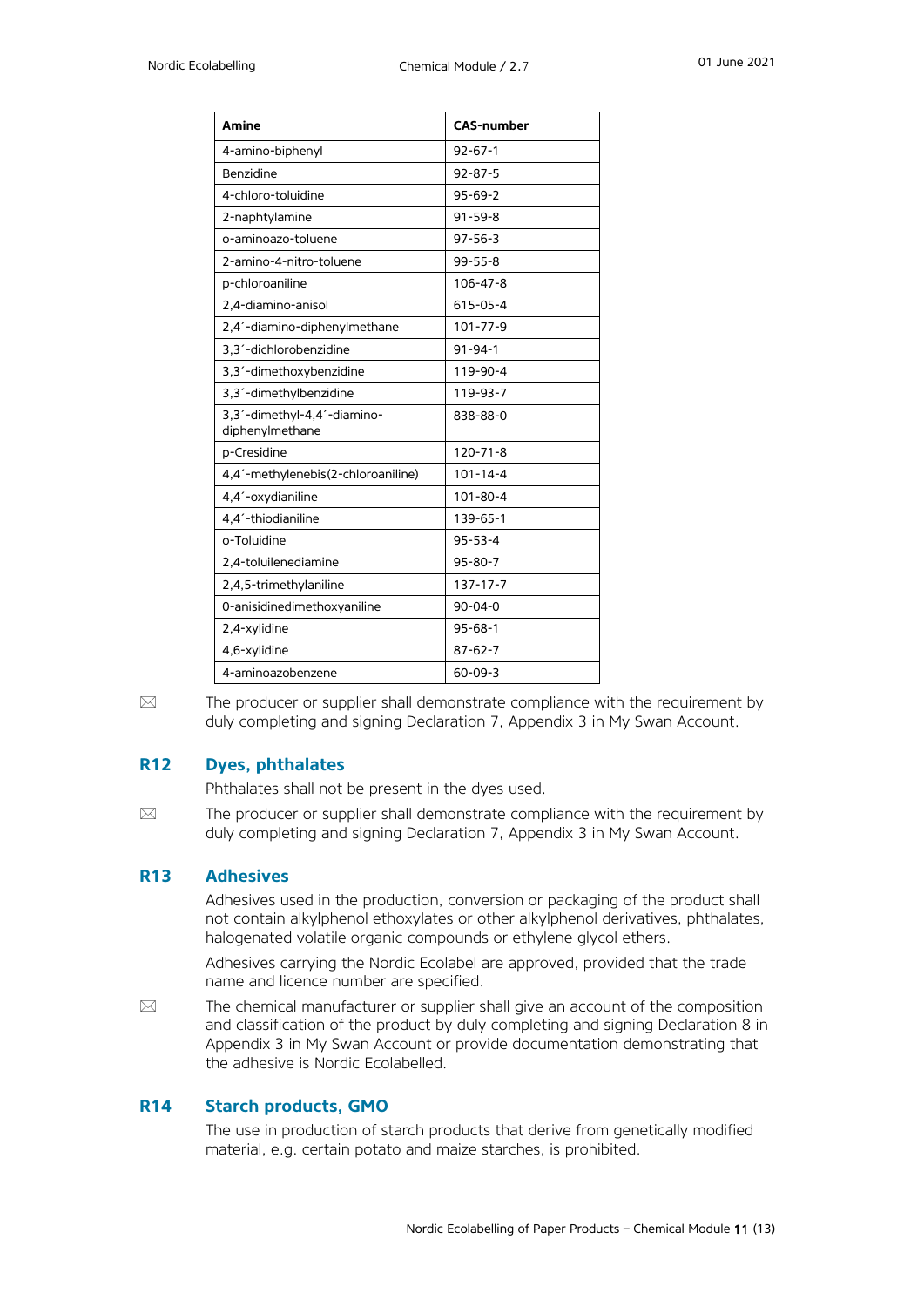$\boxtimes$  The producer or supplier of the starch product shall demonstrate compliance with the requirement by duly completing and signing Declaration 9, Appendix 3 in My Swan Account.

### <span id="page-11-0"></span>**2 Quality and regulatory requirements**

Information on the chemicals used in the production of pulp and paper products shall be provided to Nordic Ecolabelling in the following declarations and forms. The documents are available in the web-based application aid My Swan Account (MSA).

The pulp and paper manufacture shall duly complete Appendix 1.

The chemical manufacturer or supplier shall duly complete Declaration 1-8 in Appendix 3.

The producer or supplier of starch products shall duly complete Declaration 9 in Appendix 3.

The pulp- and paper manufacturer shall duly complete Appendix 4.

# <span id="page-11-1"></span>**Validity of the Chemical Module**

This Chemical Module, version 2, has been approved by the Nordic Ecolabelling Board on 22 June 2011. The module is reviewed regularly about every 5 years.

Following changes were approved by Nordic Ecolabelling May 10 2012:

- Requirement 4 (de-inking chemicals). The pulp- and paper manufacturer must certify the total amount of surfactants in the de-inking chemicals g/tonne de-inked pulp by duly completing and signing Appendix 4.
- Requirement 6 (polymers): The requirement now applies for coatings, retention agents, flocculants, foam inhibitors/defoamers and wet strength agents. New triviality limit so polymers witch together constitute less than 1% of the polymer blend is exempted from the requirement. New in requirement 6 is also that the paper manufacture must certify that the requirement to bisphenol A is met by duly completing and signing Appendix 4.

On 15 May 2013 the Secretariat Manager´s meeting decided to prolong the criteria document until 30 June 2016. The new version is called 2.2.

On 19 June 2013 the Secretariat Manager´s meeting decided to adopt a change in requirement R2 (Classification of production chemicals). Until 30 June 2016, can DTPA and its salts be used in production. Some small amendments were also included in the criteria document. The new version is called 2.2.

On 19 February 2014 the Secretariat Manager´s meeting decided to adopt a change in requirement R4 (De-inking chemicals). Silicone derivatives that are destroyed in chemicals recycling are exempted from the requirement. In requirement R2, dyes classified as environmentally hazardous are exempted from the requirement providing that certain conditions for dyes are met (eg. fixing to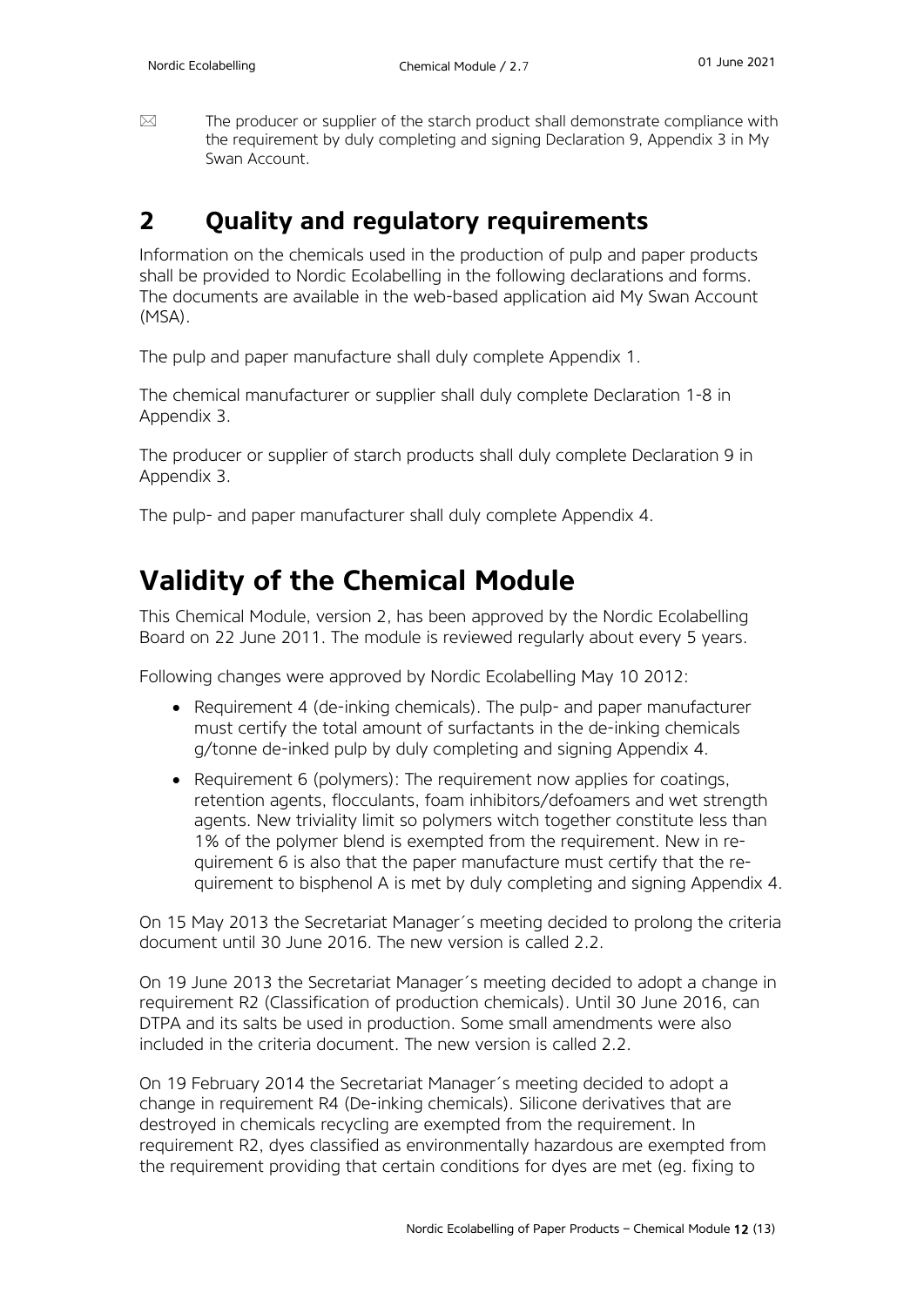fibres > 98%). In K8 and K9, requirements for documentation were adjusted. If exceptions are applied, the producer must certify how the requirements for exceptions are met. Some small amendments were also included in the criteria document. The new version is called 2.3

On 5 Novembre 2015 the Nordic Ecolabelling Board decided to prolong the criteria document three years until 30 June 2019. The new version is called 2.4. The derogation concerning DTPA and its salts in the requirement R2 was amended permanent in the generation 2 of the Chemical Module. Some editorial changes were also introduced in the document.

Nordic Ecolabelling decided on 14 December 2017 to prolong the criteria for chemical module with 18 months to the 31 December 2020. The new version is called 2.5.

Nordic Ecolabelling decided on 12 November 2019 to prolong the criteria for chemical module with 12 months to the 31 December 2021. The new version is called 2.6.

Nordic Ecolabelling decided on 1 June 2021 to prolong the criteria for chemical module with 24 months to the 31 December 2023. The new version is called 2.7.

Nordic Ecolabelling notifies all customers if any changes, amendments or revisions of the Chemical Module, version 2.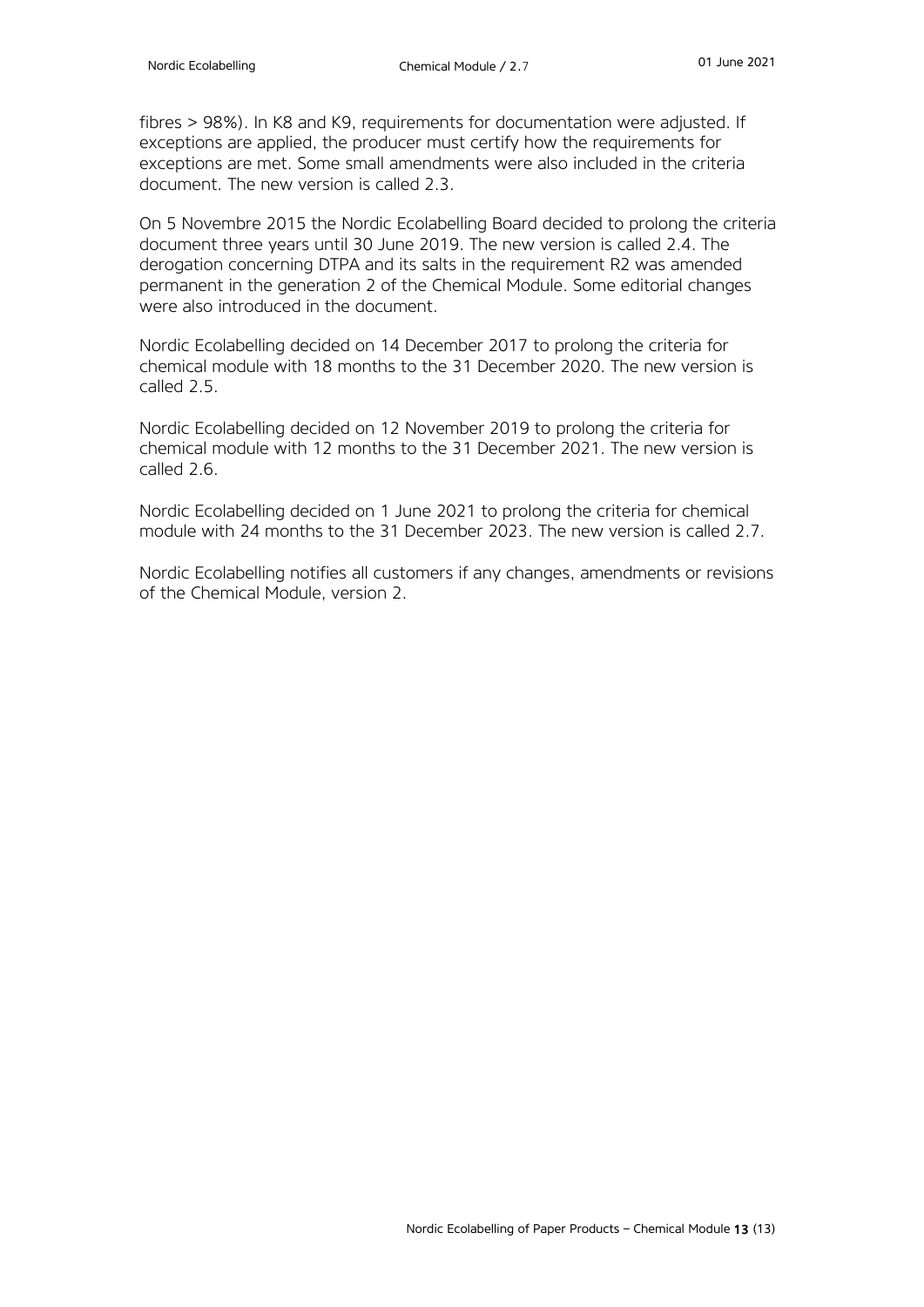# <span id="page-13-0"></span>**Appendix 1 Information on production chemicals**

\_\_\_\_\_\_\_\_\_\_\_\_\_\_\_\_\_\_\_\_\_\_\_\_\_\_\_\_\_\_\_\_\_\_\_\_\_\_\_\_\_\_\_\_\_\_\_\_\_\_\_\_\_\_\_\_\_\_\_\_\_\_\_\_\_\_\_\_\_\_\_\_\_\_\_

Pulp/paper manufacturer:

#### List of production chemicals:

| Name of chemical | <b>Function</b> | Manufacturer/supplier | Amount<br>used<br>(kg/tonne) | Site/place of use<br>in mill |
|------------------|-----------------|-----------------------|------------------------------|------------------------------|
|                  |                 |                       |                              |                              |
|                  |                 |                       |                              |                              |
|                  |                 |                       |                              |                              |
|                  |                 |                       |                              |                              |
|                  |                 |                       |                              |                              |
|                  |                 |                       |                              |                              |
|                  |                 |                       |                              |                              |
|                  |                 |                       |                              |                              |
|                  |                 |                       |                              |                              |
|                  |                 |                       |                              |                              |
|                  |                 |                       |                              |                              |
|                  |                 |                       |                              |                              |

Signature of the pulp/paper manufacturer:

| Company                    | Date           |
|----------------------------|----------------|
| Signature                  | Title/position |
| Clarification of signature | Tel/E-mail     |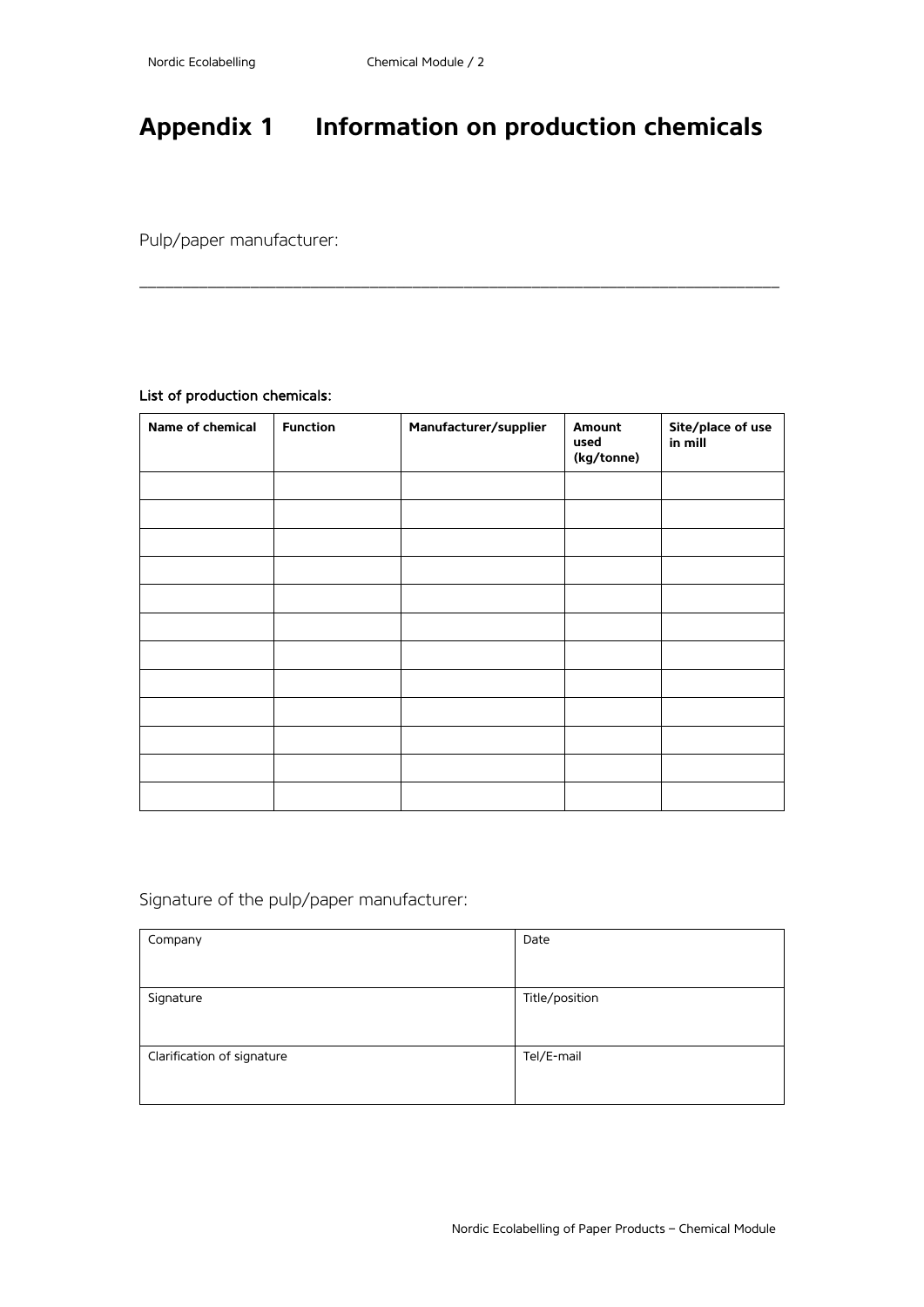## <span id="page-14-0"></span>**Appendix 2 Modification of requirements in accordance with the CLP Regulation**

Classification is performed according to EU Dangerous Substance Directive 67/548/EEC/Dangerous Preparations Directive 1999/45/EC with later amendments and adjustments and/or CLP Regulation 1272/2008 with later amendments. Classification according to the EU Dangerous Substance Directive or the CLP Regulation may be used during the transition period, i.e. until 1 June 2015. Following the transition period, classification according to the CLP Regulation is to apply exclusively.

| <b>Classification</b>              | Hazard symbol and risk phrase / Hazard class, category and statement                                                                                                                                                                                                                                                                                                                                                       |                                                                                                                                                                                                                                                                                                                                                                                                                                                                                                                       |  |  |
|------------------------------------|----------------------------------------------------------------------------------------------------------------------------------------------------------------------------------------------------------------------------------------------------------------------------------------------------------------------------------------------------------------------------------------------------------------------------|-----------------------------------------------------------------------------------------------------------------------------------------------------------------------------------------------------------------------------------------------------------------------------------------------------------------------------------------------------------------------------------------------------------------------------------------------------------------------------------------------------------------------|--|--|
|                                    | <b>Dangerous Substances Directive</b><br>67/548/EEC /Dangerous Preparations<br>Directive 1999/45/EC                                                                                                                                                                                                                                                                                                                        | CLP Regulation 1272/2008                                                                                                                                                                                                                                                                                                                                                                                                                                                                                              |  |  |
| Hazardous to<br>the<br>environment | R50: Very toxic to aquatic organisms<br>R50/53: Very toxic to aquatic<br>organisms, may cause long-term<br>adverse effects in the aquatic<br>environment<br>R51/53: Toxic to aquatic organisms,<br>may cause long-term adverse effects in<br>the aquatic environment.<br>R52/53: Harmful to aquatic organisms,<br>may cause long-term adverse effects in<br>the aquatic environment.<br>R59: Dangerous for the ozone layer | H400: Very toxic to aquatic organisms<br>H410: Very toxic to aquatic life with long<br>lasting effects<br>H411: Toxic to aquatic life with long lasting<br>effects.<br>H412: Harmful to aquatic life with long lasting<br>effects<br>EUH059: Dangerous for the ozone layer                                                                                                                                                                                                                                            |  |  |
| Very<br>toxic/toxic                | R26: Very toxic by inhalation<br>R27: Very toxic in contact with skin<br>R28: Very toxic if swallowed<br>R39: Danger of very serious irreversible<br>effects<br>R48: Danger of serious damage to<br>health by prolonged exposure                                                                                                                                                                                           | H330: Fatal if inhaled<br>H310: Fatal in contact with skin<br>H300: Fatal if swallowed<br>H370: Causes damage to organs (or state all<br>organs affected, if known) (state route of<br>exposure if it is conclusively proven that no<br>other routes of exposure cause the hazard)<br>H372: Causes damage to organs (state all<br>organs affected, if known) through prolonged<br>or repeated exposure (state route of exposure<br>if it is conclusively proven that no other routes<br>of exposure cause the hazard) |  |  |
| Carcinogenic                       | R40: Possible risk of cancer<br>R45: May cause cancer<br>R49: May cause cancer by inhalation                                                                                                                                                                                                                                                                                                                               | H350: May cause cancer<br>H351: Suspected of causing cancer                                                                                                                                                                                                                                                                                                                                                                                                                                                           |  |  |
| Mutagenic                          | R46: May cause heritable genetic<br>damage R68: Possible risks of<br>irreversible effects                                                                                                                                                                                                                                                                                                                                  | H340: May cause genetic defects<br>H341: Suspected of causing genetic defects                                                                                                                                                                                                                                                                                                                                                                                                                                         |  |  |
| Reproductive<br>toxic              | R60: May impair fertility<br>R61: May cause harm to the unborn<br>child<br>R62: Possible risk of impaired fertility<br>R63: Possible risk of harm to the unborn<br>child                                                                                                                                                                                                                                                   | H360: May damage fertility or the unborn child<br>H361: Suspected of damaging fertility or the<br>unborn child                                                                                                                                                                                                                                                                                                                                                                                                        |  |  |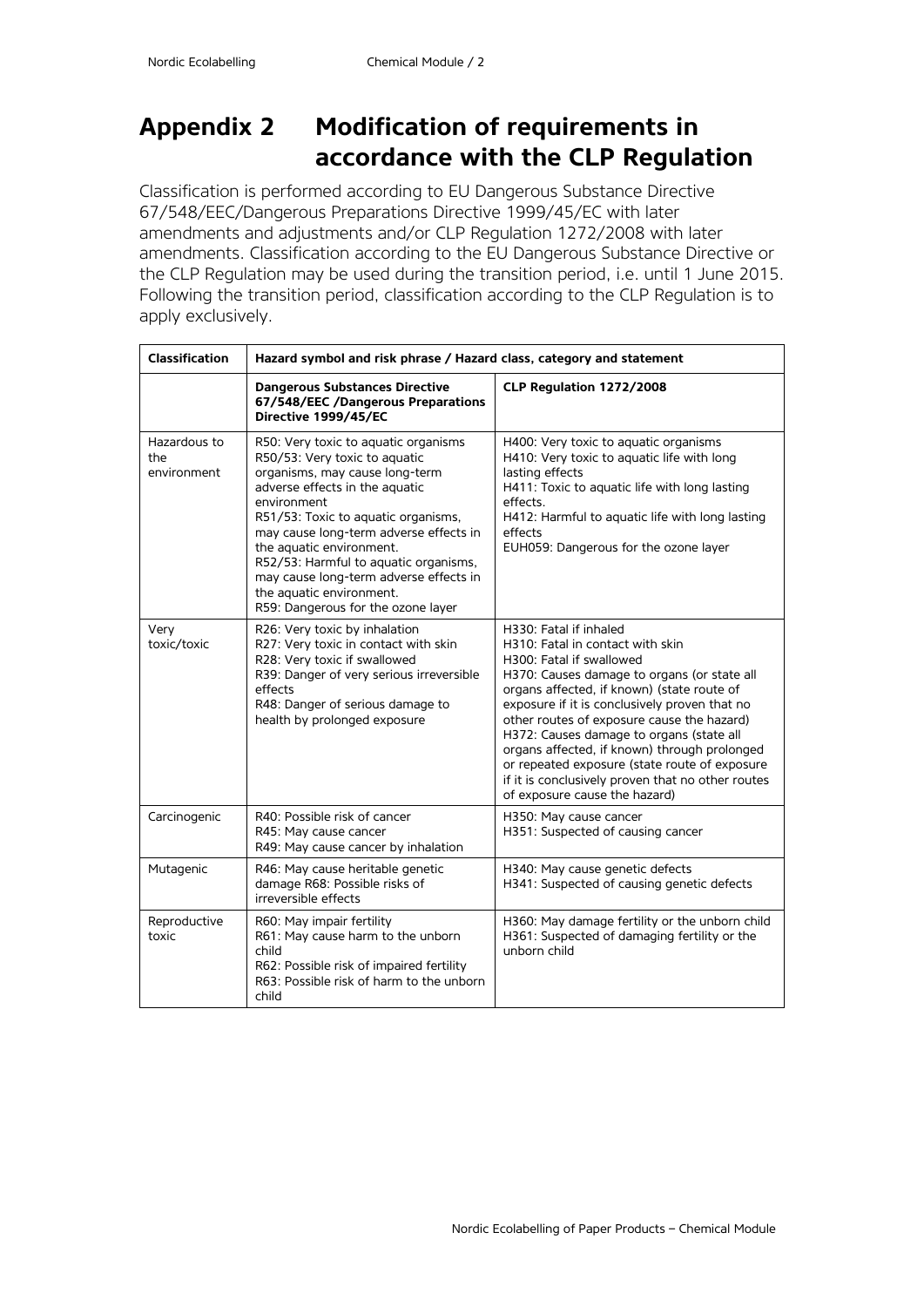## **Appendix 3 Declaration 1, Cleaning agents and dispersants**

| Product name:          |  |
|------------------------|--|
| Function:              |  |
| Manufacturer/supplier: |  |

Have alkylphenol ethoxylates or other alkylphenol derivatives been actively added to the cleaning agent or dispersant? Yes  $\square$  No  $\square$ 

*Alkylphenol derivatives are defined as agents that liberate alkylphenol during degradation.*

We hereby certify that all changes that are made in the product composition until next revision of the Chemical Module will immediately be notified to Nordic Ecolabelling.

Signature of supplier/manufacturer

| Company                    | Date           |
|----------------------------|----------------|
|                            |                |
| Signature                  | Title/position |
|                            |                |
| Clarification of signature | Tel/E-mail     |
|                            |                |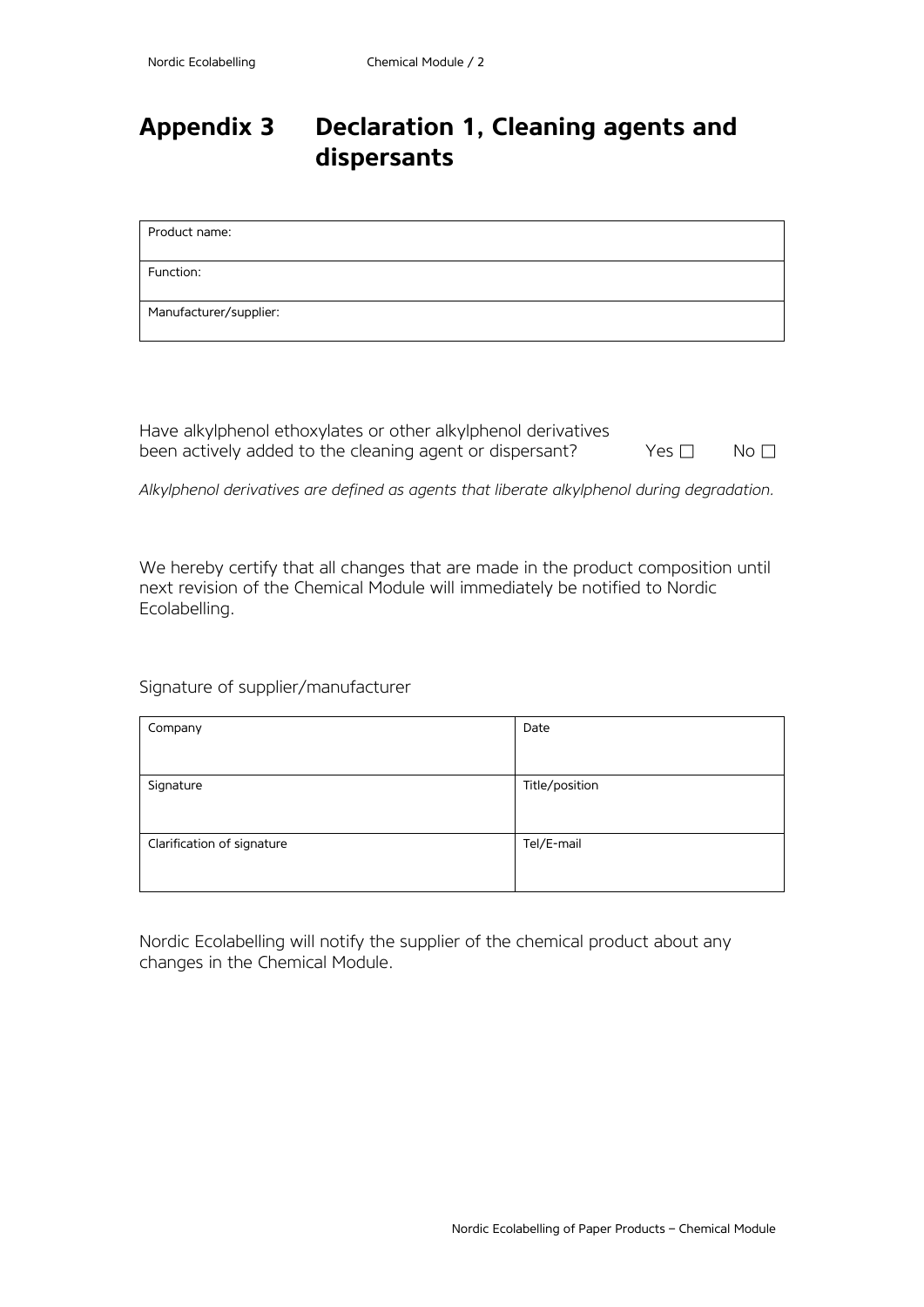# <span id="page-16-0"></span>**Appendix 3 Declaration 2, De-inking chemicals**

| Product name:                                                                                                                                                                                                                                                                  |                                            |               |                 |
|--------------------------------------------------------------------------------------------------------------------------------------------------------------------------------------------------------------------------------------------------------------------------------|--------------------------------------------|---------------|-----------------|
| Function:                                                                                                                                                                                                                                                                      |                                            |               |                 |
| Manufacturer/supplier:                                                                                                                                                                                                                                                         |                                            |               |                 |
| List names, CAS no. and the amounts of surfactants present in the de-inking<br>chemicals:                                                                                                                                                                                      |                                            |               |                 |
|                                                                                                                                                                                                                                                                                |                                            |               |                 |
|                                                                                                                                                                                                                                                                                |                                            |               |                 |
|                                                                                                                                                                                                                                                                                |                                            |               |                 |
|                                                                                                                                                                                                                                                                                |                                            |               |                 |
| Are all the surfactants present in de-inking chemicals readily<br>biodegradable according to the OECD test 301 A-F?<br>If not, which surfactant(s) is/are not?                                                                                                                 |                                            | Yes $\Box$    | No <sub>1</sub> |
|                                                                                                                                                                                                                                                                                | _____________ ______ g/kg chemical product |               |                 |
| Are these surfactants ultimately biodegradable according<br>to the OECD test 302 A-C?<br>Test results shall be provided by the supplier in the form of e.g. a safety data sheet that<br>must comply with the standards set out in Annex II of REACH (Regulation 1907/2006/EC). |                                            | Yes $\Box$    | No I            |
| Are silicone derivatives used in de-inking?                                                                                                                                                                                                                                    |                                            | Yes $\square$ | No <sub>1</sub> |
| If yes, specify the fate of the silicone derivatives after de-inking (e.g. in wastewater<br>treatment process)?                                                                                                                                                                |                                            |               |                 |

\_\_\_\_\_\_\_\_\_\_\_\_\_\_\_\_\_\_\_\_\_\_\_\_\_\_\_\_\_\_\_\_\_\_\_\_\_\_\_\_\_\_\_\_\_\_\_\_\_\_\_\_\_\_\_\_\_\_\_\_\_\_\_\_\_\_\_\_\_\_\_\_\_\_\_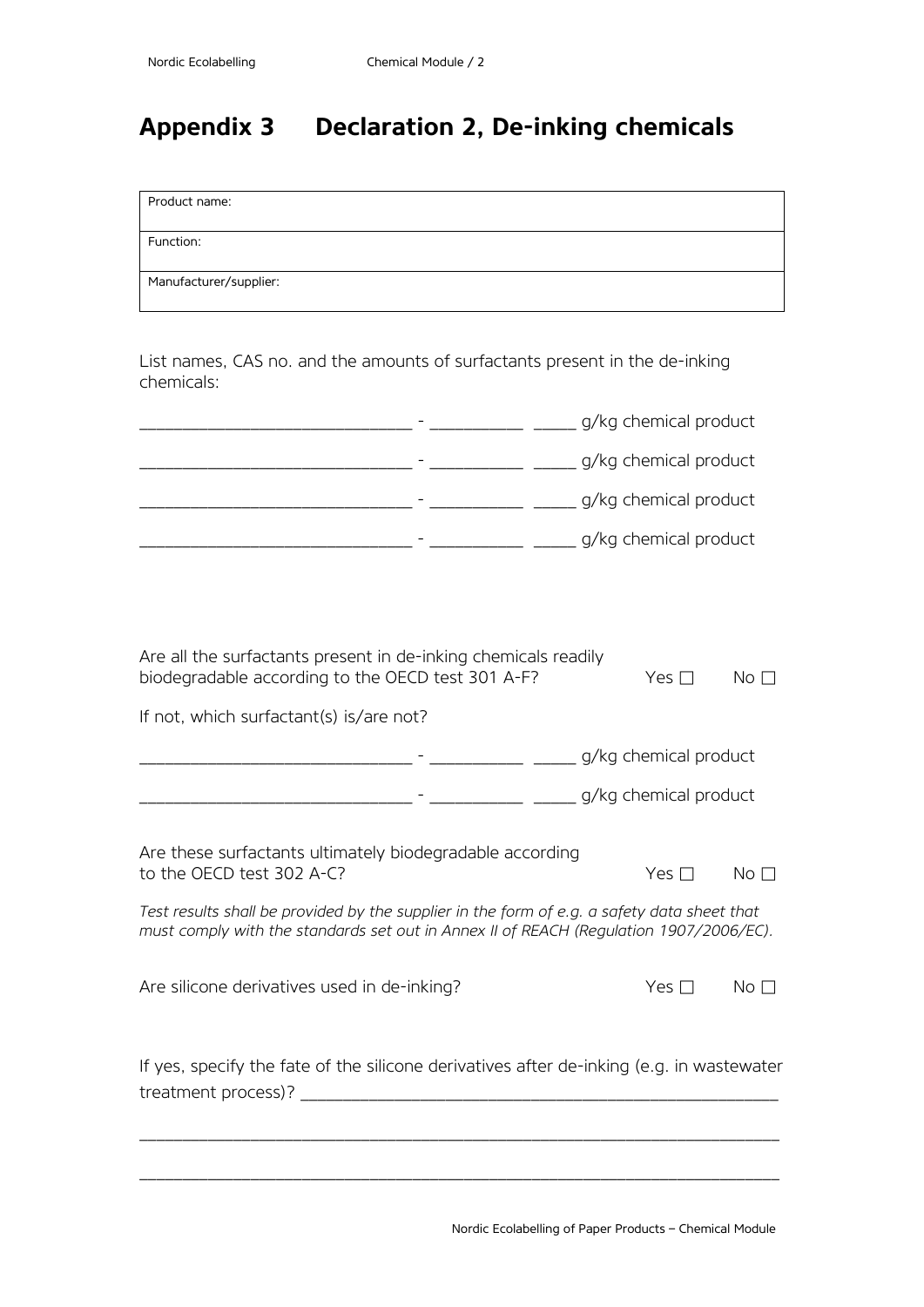Have alkylphenol ethoxylates or other alkylphenol derivatives been actively added to the product? <br>
Yes □ No □

*Alkylphenol derivatives are defined as agents that liberate alkylphenol during degradation.*

We hereby certify that all changes that are made in the product composition until next revision of the Chemical Module will immediately be notified to Nordic Ecolabelling.

Signature of supplier/manufacturer

| Company                    | Date           |
|----------------------------|----------------|
|                            |                |
| Signature                  | Title/position |
|                            |                |
| Clarification of signature | Tel/E-mail     |
|                            |                |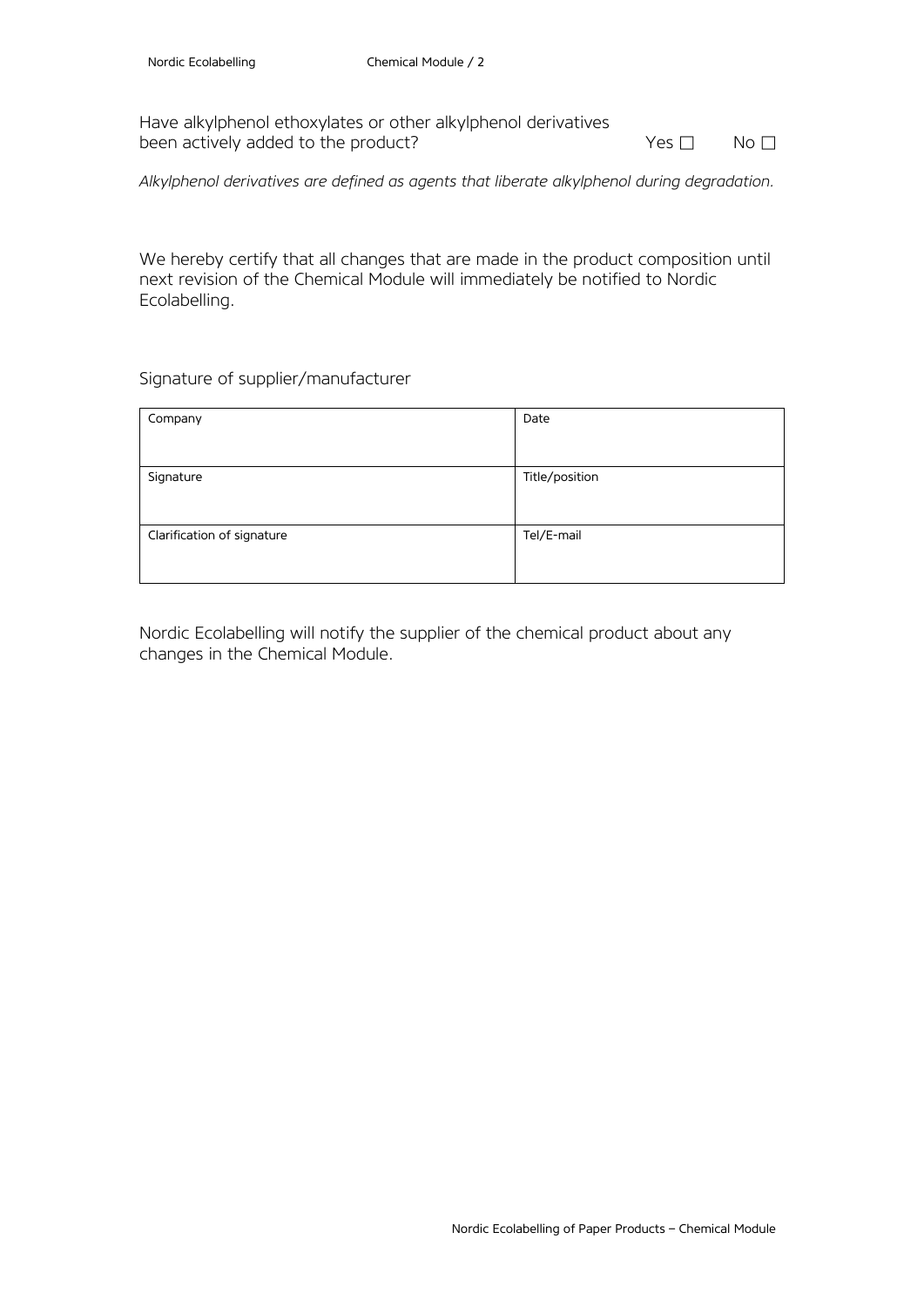## **Appendix 3 Declaration 3, Biocides/slimicides**

Product name:

Function:

Manufacturer/supplier:

List the names and CAS no. of the biocides present in the product:

\_\_\_\_\_\_\_\_\_\_\_\_\_\_\_\_\_\_\_\_\_\_\_\_\_\_\_\_\_\_\_\_\_\_\_\_\_\_\_\_\_\_\_\_\_\_ \_\_\_\_\_\_\_\_\_\_\_\_\_ \_\_\_\_\_\_\_\_\_\_\_\_\_\_\_\_\_\_\_\_\_\_\_\_\_\_\_\_\_\_\_\_\_\_\_\_\_\_\_\_\_\_\_\_\_\_ \_\_\_\_\_\_\_\_\_\_\_\_\_ \_\_\_\_\_\_\_\_\_\_\_\_\_\_\_\_\_\_\_\_\_\_\_\_\_\_\_\_\_\_\_\_\_\_\_\_\_\_\_\_\_\_\_\_\_\_ \_\_\_\_\_\_\_\_\_\_\_\_\_ \_\_\_\_\_\_\_\_\_\_\_\_\_\_\_\_\_\_\_\_\_\_\_\_\_\_\_\_\_\_\_\_\_\_\_\_\_\_\_\_\_\_\_\_\_\_ \_\_\_\_\_\_\_\_\_\_\_\_\_ \_\_\_\_\_\_\_\_\_\_\_\_\_\_\_\_\_\_\_\_\_\_\_\_\_\_\_\_\_\_\_\_\_\_\_\_\_\_\_\_\_\_\_\_\_\_ \_\_\_\_\_\_\_\_\_\_\_\_\_

Are the biocides potentially bioaccumulative? <br>
Yes □ No □

*Not bioaccumulative, if BCF<100 or log Ko/w <3, OECD test 107, 117 or 305 A E.*

*Test results shall be provided by the supplier in the form of e.g. a safety data sheet that must comply with the standards set out in Annex II of REACH (Regulation 1907/2006/EC).*

We hereby certify that all changes that are made in the product composition until next revision of the Chemical Module will immediately be notified to Nordic Ecolabelling.

Signature of supplier/manufacturer

| Company                    | Date           |
|----------------------------|----------------|
| Signature                  | Title/position |
| Clarification of signature | Tel/E-mail     |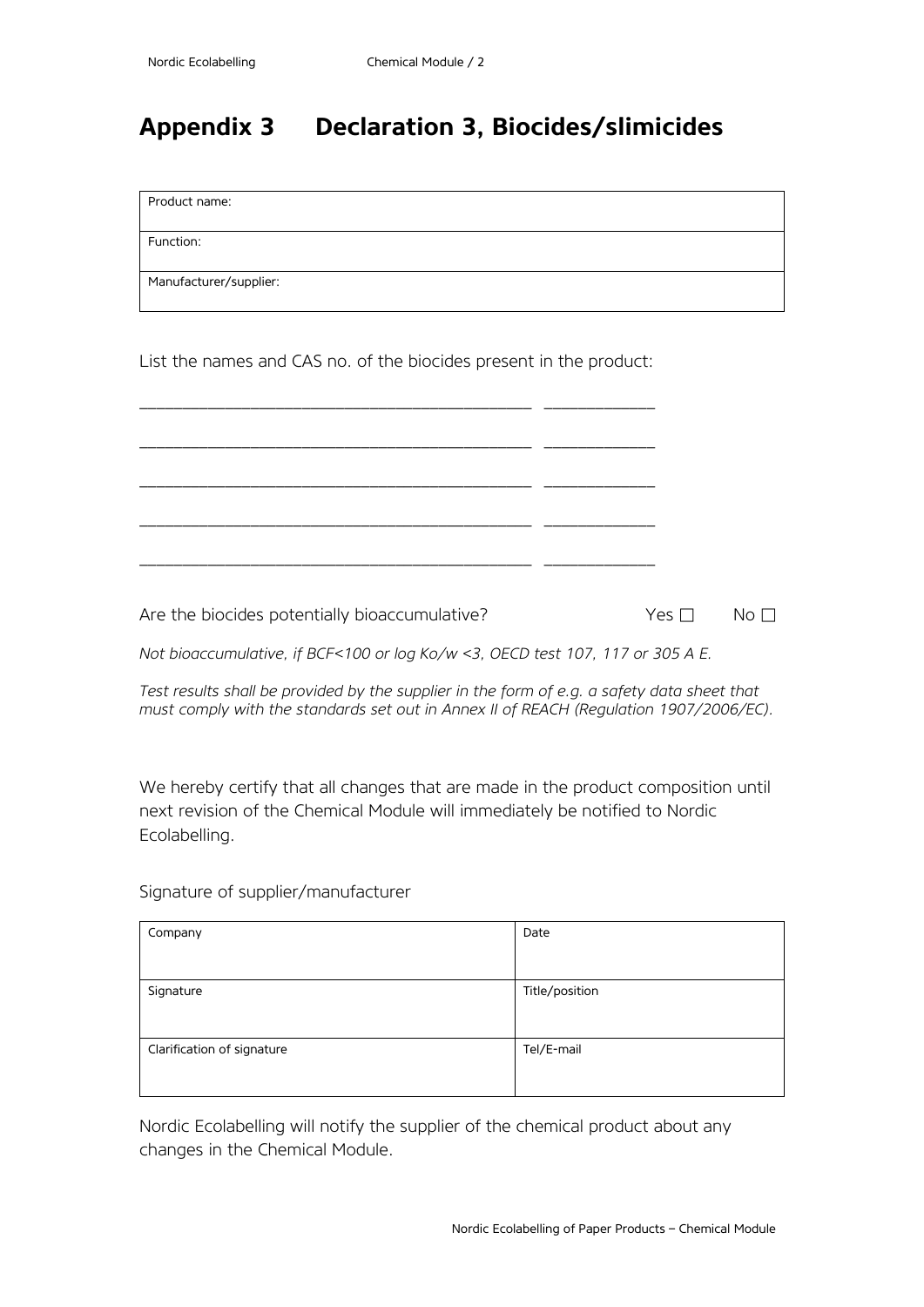## **Appendix 3 Declaration 4, Coating agents, retention agents, flocculants and wet strength agents**

| Product name:                      |     |    |
|------------------------------------|-----|----|
| Function:                          |     |    |
| Manufacturer/supplier:             |     |    |
|                                    |     |    |
| Does the product contain polymers? | Yes | No |

| Have alkylphenol ethoxylates or other alkylphenol derivatives |  |
|---------------------------------------------------------------|--|
| been actively added to a coating, retention agent or other    |  |

| polymer product? | $Yes \Box$ No $\Box$ |  |
|------------------|----------------------|--|
|                  |                      |  |

*Alkylphenol derivatives are defined as agents that liberate alkylphenol during degradation.*

| Has Bisphenol A been actively added to the coating agents? |  |  | Yes $\Box$ | No $\Box$ |
|------------------------------------------------------------|--|--|------------|-----------|
|------------------------------------------------------------|--|--|------------|-----------|

Does the product contain residual monomer(s) classified as:

| <b>Classification</b>           | Associated danger symbols and R-phrases                                                                                                                                                      |                 |                 |
|---------------------------------|----------------------------------------------------------------------------------------------------------------------------------------------------------------------------------------------|-----------------|-----------------|
| Hazardous to the<br>environment | N with R50/53, R51/53 and/or R59, R52/53 / Category<br>Acute 1 H400 Category Chronic 1 H410, Category Chronic<br>2 H411 EUH 059 (Dangerous for the ozone layer).<br>Category Chronic 3 H412. | Yes L           | No <sub>1</sub> |
| Very toxic                      | T+ with R26, R27, R28 and/or R39/ Category 1 or 2 with<br>H330, H310 and/or H300 and/or Specific target organ<br>toxicity - single exposure: Category 1 with H370.                           | $Yes \mid \mid$ | No <sub>1</sub> |
| Carcinogenic                    | T with R45 and/or R49 (Category 1 and 2) or Xn with R40<br>(Category 3)/ Carc 1A/1B/2 with H350, H350i and/or<br>H351.                                                                       | Yes $\Box$      | No <sup>1</sup> |
| Mutagenic                       | T with R46 (Category 1 or 2) or Xn with R68 (Category 3)/<br>Muta 1A/1B/2 with H340 and/or H341.                                                                                             | Yes $\Box$      | N <sub>0</sub>  |
| Reproductive<br>toxic           | T with R60 and/or R61 (Category 1 or 2) or Xn with R62<br>and/or R63 (Category 3)/ Repr 1A/1B/2 with H360, H361.                                                                             |                 | No $\Box$       |

If yes, state the unambiguous chemical name, the CAS number and the concentration:

\_\_\_\_\_\_\_\_\_\_\_\_\_\_\_\_\_\_\_\_\_\_\_\_ \_\_\_\_\_\_\_\_\_\_\_\_\_ \_\_\_\_\_\_ ppm based on dry content

\_\_\_\_\_\_\_\_\_\_\_\_\_\_\_\_\_\_\_\_\_\_\_\_ \_\_\_\_\_\_\_\_\_\_\_\_\_ \_\_\_\_\_\_ ppm based on dry content

Quantities are calculated based on the total polymer content (dry matter content) of the commercial product.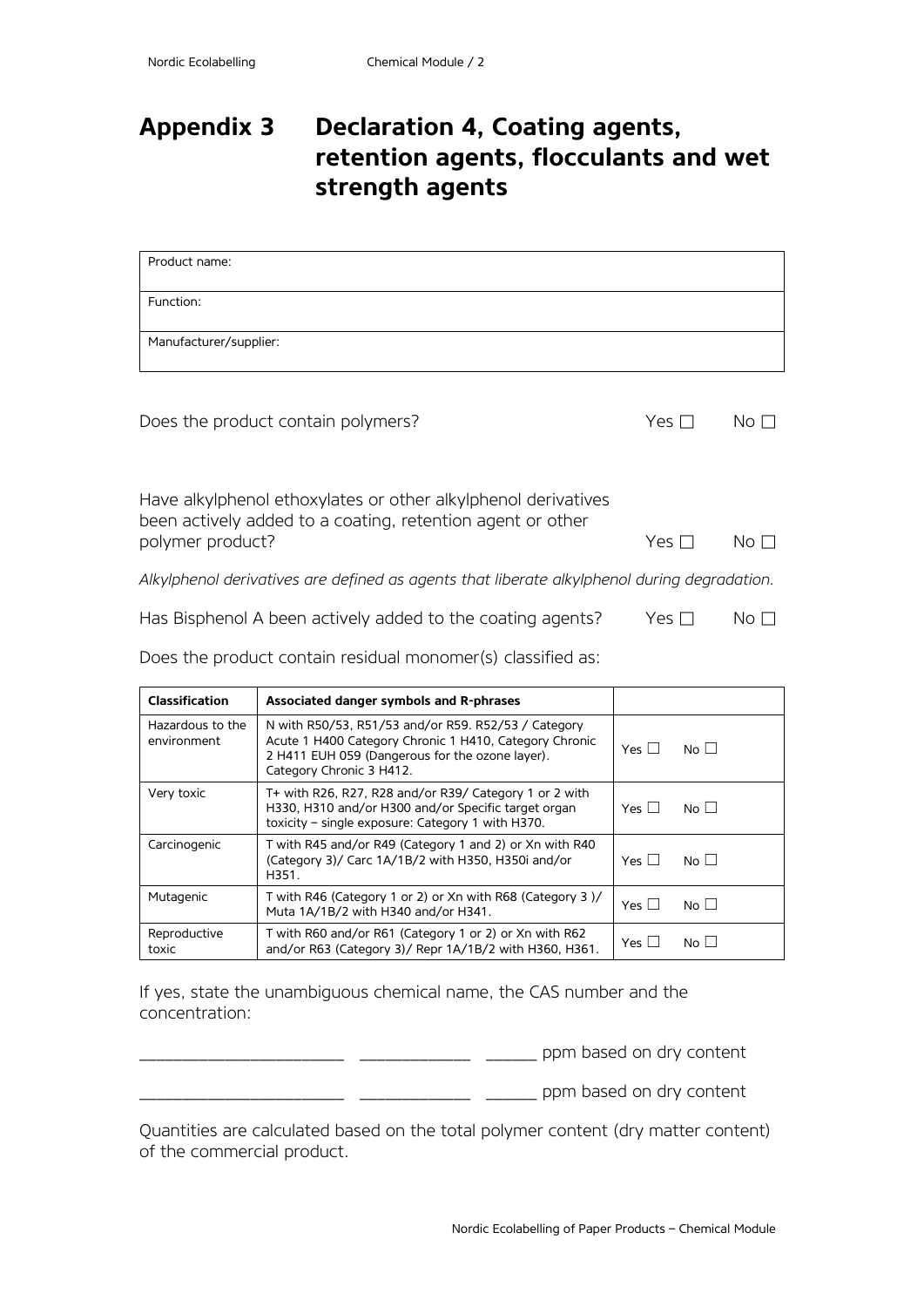Polymers witch together constitute less than 1% of the polymer blend is exempted from the requirement.

Please note that the upper limit for the total concentration of harmful monomers in the product is 100 ppm, excluding acrylamide which has an upper limit of 700 ppm.

We hereby certify that all changes that are made in the product composition until next revision of the Chemical Module will immediately be notified to Nordic Ecolabelling.

Signature of supplier/manufacturer

| Company                    | Date           |
|----------------------------|----------------|
|                            |                |
| Signature                  | Title/position |
|                            |                |
| Clarification of signature | Tel/E-mail     |
|                            |                |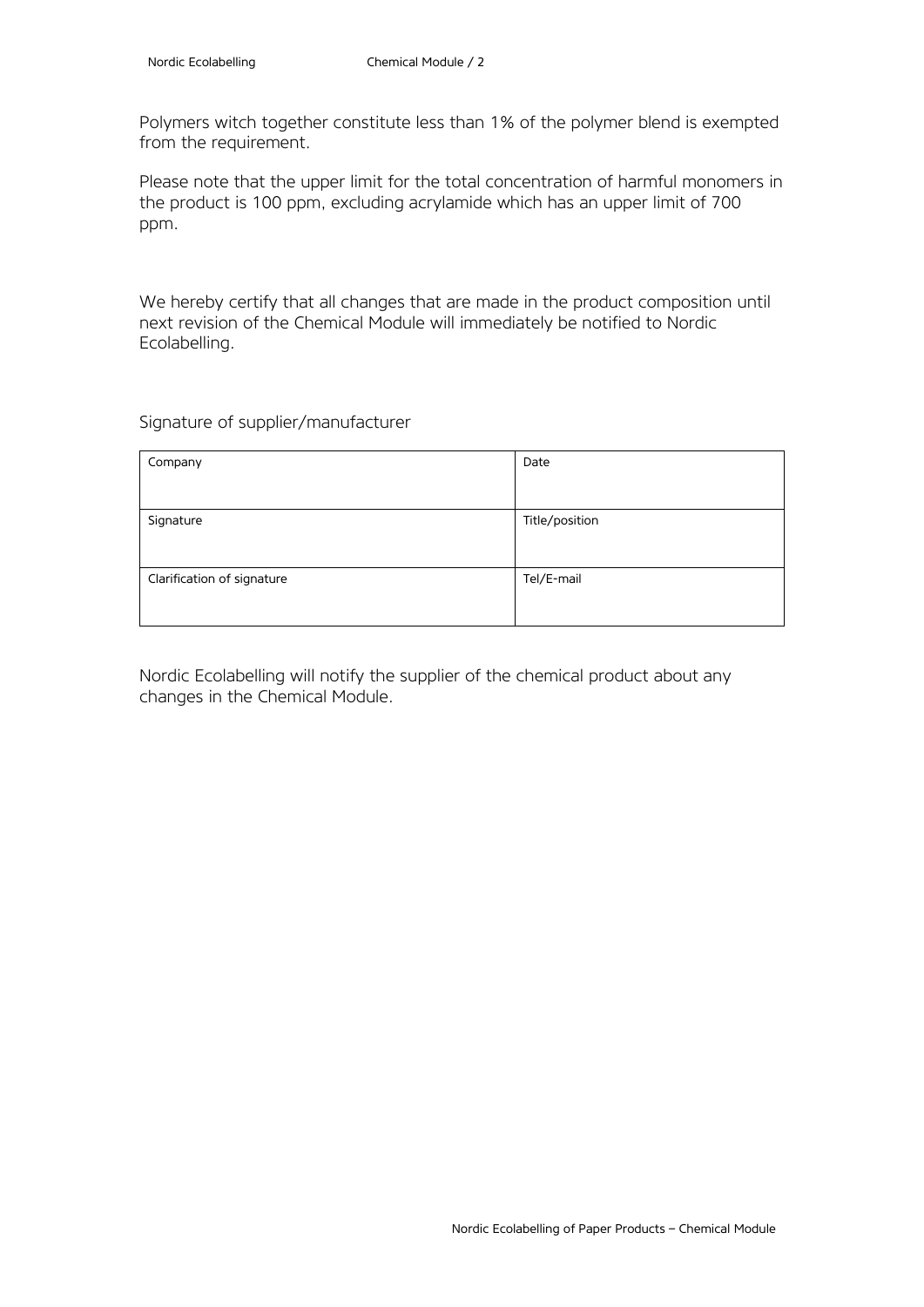## **Appendix 3 Declaration 5, Wet strength agents**

| Product name:          |  |
|------------------------|--|
| Function:              |  |
| Manufacturer/supplier: |  |

Do wet strength agents contain any of the low molecular chloro-organic compounds epichlorohydrin (ECH), dichloroisopropanol (DCP) and chloropropanediol (CPD)?  $Yes \Box$  No  $\Box$ 

If yes, state the unambiguous chemical name, CAS number, relevant risk phrases and concentration.

|  | ppm based on dry content |
|--|--------------------------|
|  | ppm based on dry content |
|  | ppm based on dry content |

We hereby certify that all changes that are made in the product composition until next revision of the Chemical Module will immediately be notified to Nordic Ecolabelling.

Signature of supplier/manufacturer

| Company                    | Date           |
|----------------------------|----------------|
|                            |                |
| Signature                  | Title/position |
| Clarification of signature | Tel/E-mail     |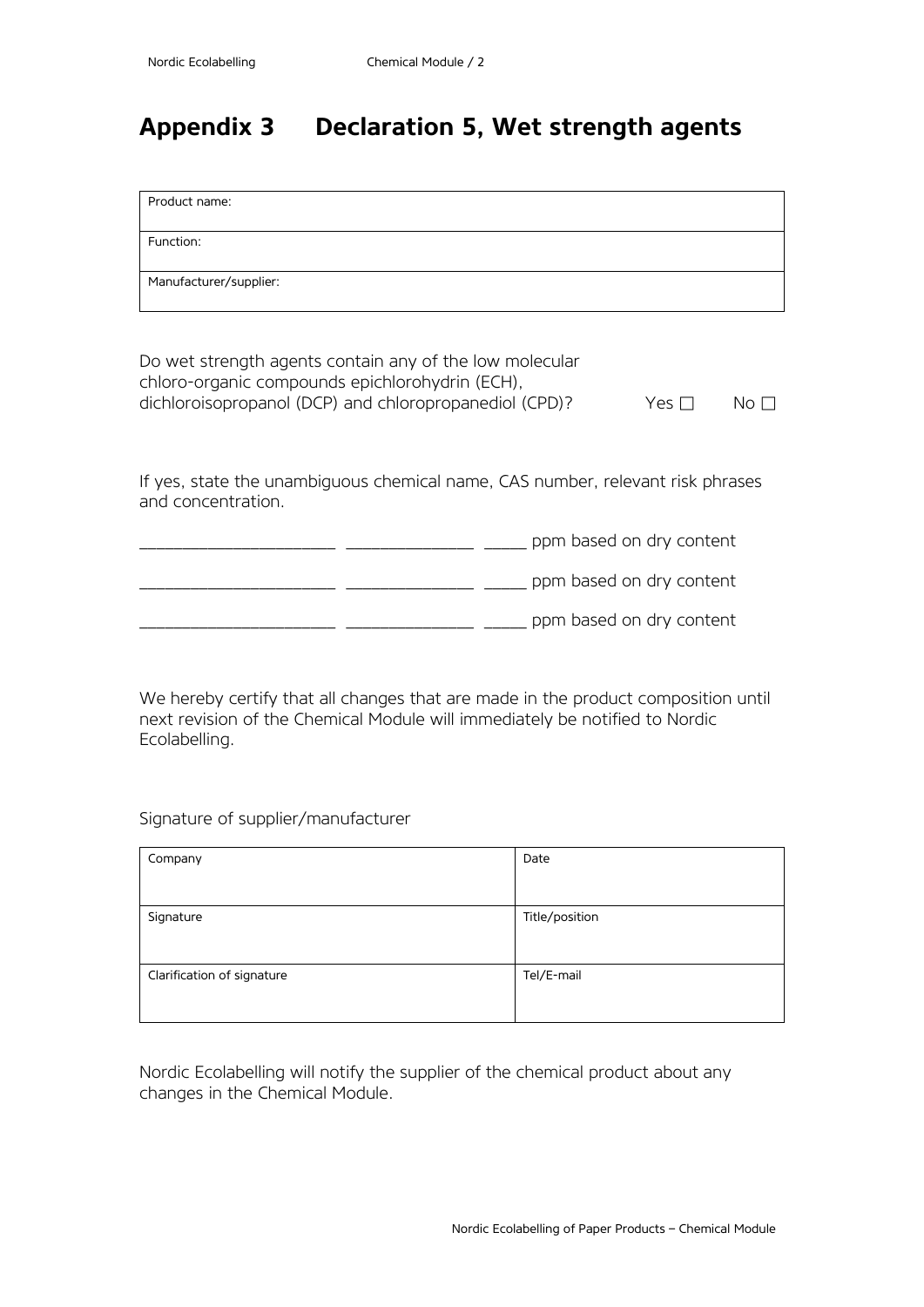# **Appendix 3 Declaration 6, Foam inhibitors and defoamers**

| Product name:          |  |
|------------------------|--|
| Function:              |  |
| Manufacturer/supplier: |  |

### **Foam inhibitors and defoamers**

|    | Are any of the constituent substances that have a foam inhibiting<br>or foam retarding effect in foam inhibitors/defoamers classified<br>as environmentally hazardous in accordance with Table 1 in R2 |              |                                                  |
|----|--------------------------------------------------------------------------------------------------------------------------------------------------------------------------------------------------------|--------------|--------------------------------------------------|
|    | and/or as environmentally hazardous with R52/53 /H412?                                                                                                                                                 | Yes $\Gamma$ | $\overline{\mathsf{No}}$ $\overline{\mathsf{C}}$ |
| or |                                                                                                                                                                                                        |              |                                                  |
|    | Are 95% by weight of the constituent components with foam reducing effect in<br>foam inhibitors/defoamers:                                                                                             |              |                                                  |
|    | readily biodegradable (OECD 301 A-F test)?                                                                                                                                                             | Yes $\Gamma$ | $\overline{N}$ o $\overline{\Box}$               |
|    | or                                                                                                                                                                                                     |              |                                                  |
|    | ultimately biodegradable (OECD 302 A-C test)?                                                                                                                                                          | Yes          | NΟ                                               |

State the constituent components with name, CAS number and concentration:

\_\_\_\_\_\_\_\_\_\_\_\_\_\_\_\_\_\_\_\_\_\_\_\_\_\_\_\_\_\_\_\_\_\_\_\_\_\_\_\_\_\_\_ \_\_\_\_\_\_\_\_\_\_\_\_\_\_\_ \_\_\_\_\_

\_\_\_\_\_\_\_\_\_\_\_\_\_\_\_\_\_\_\_\_\_\_\_\_\_\_\_\_\_\_\_\_\_\_\_\_\_\_\_\_\_\_\_ \_\_\_\_\_\_\_\_\_\_\_\_\_\_\_ \_\_\_\_\_

*Test results shall be provided by the supplier in the form of e.g. a safety data sheet that must comply with the standards set out in Annex II of REACH (Regulation 1907/2006/EC).*

| Foam inhibitors, which are destroyed in the chemical recycling, are exempted from this |  |  |  |  |
|----------------------------------------------------------------------------------------|--|--|--|--|
| requirement.                                                                           |  |  |  |  |

| Have alkylphenol ethoxylates or other alkylphenol derivatives |       |                     |
|---------------------------------------------------------------|-------|---------------------|
| been actively added to the foam inhibitor?                    | Yes □ | $\mathsf{No}\ \Box$ |
|                                                               |       |                     |

*Alkylphenol derivatives are defined as agents that liberate alkylphenol during degradation.* 

| Does the product contain polymers? | Yes $\Box$ | $\mathsf{No} \ \Box$ |
|------------------------------------|------------|----------------------|
|------------------------------------|------------|----------------------|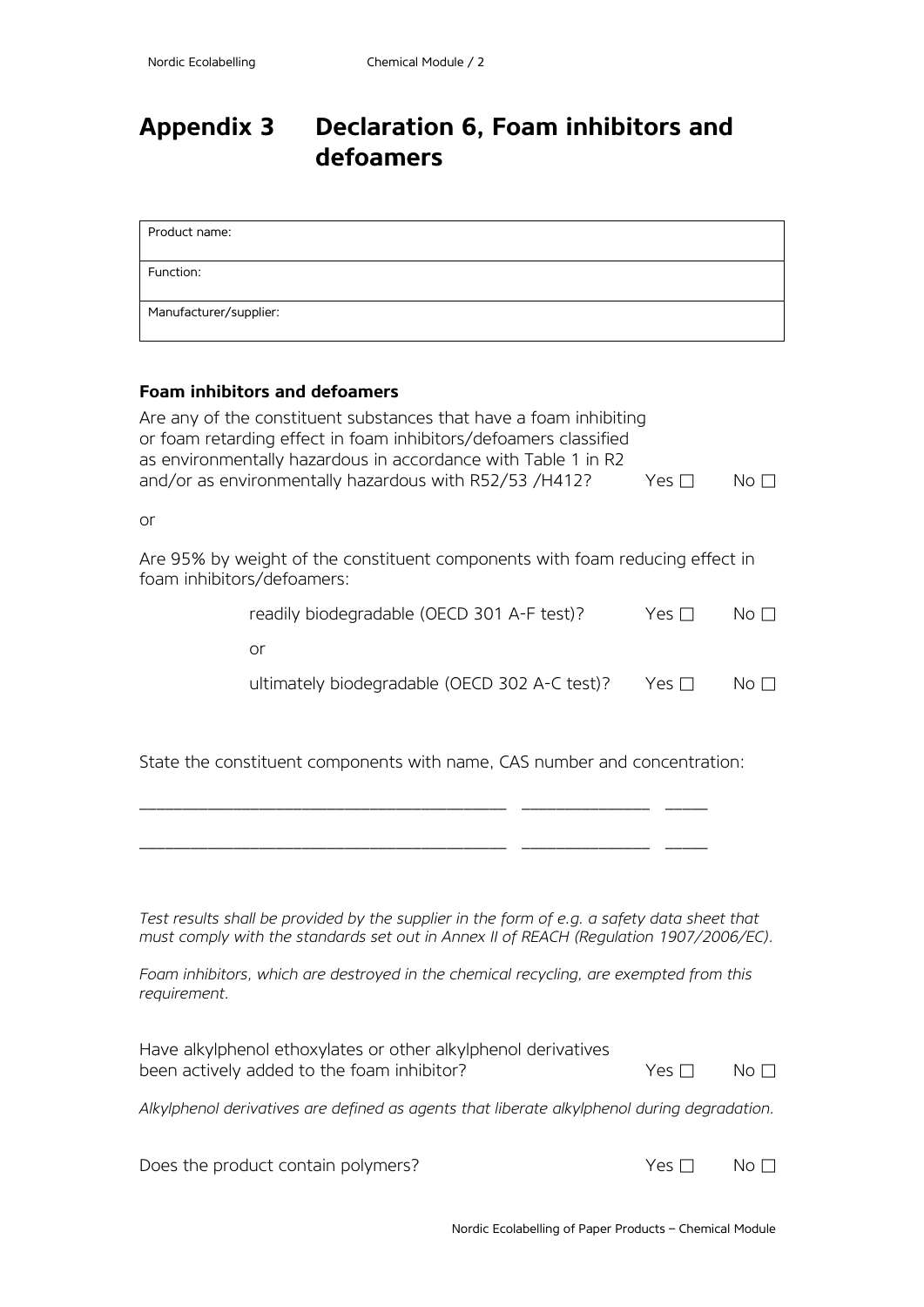| <b>Classification</b>              | Associated danger symbols and R-phrases                                                                                                                                                   |                 |                |
|------------------------------------|-------------------------------------------------------------------------------------------------------------------------------------------------------------------------------------------|-----------------|----------------|
| Hazardous to<br>the<br>environment | N with R50/53, R51/53 and/or R59, R52/53 / Category Acute 1<br>H400 Category Chronic 1 H410, Category Chronic 2 H411 EUH 059<br>(Dangerous for the ozone layer). Category Chronic 3 H412. | $Yes \mid \mid$ | $N_O$          |
| Very toxic                         | T+ with R26, R27, R28 and/or R39/ Category 1 or 2 with H330,<br>H310 and/or H300 and/or Specific target organ toxicity - single<br>exposure: Category 1 with H370.                        | $Yes \mid \mid$ | $N_O$          |
| Carcinogenic                       | T with R45 and/or R49 (Category 1 and 2) or Xn with R40 (Category<br>3) )/ Carc 1A/1B/2 with H350, H350i and/or H351.                                                                     | $Yes \mid \mid$ | $N0$           |
| Mutagenic                          | T with R46 (Category 1 or 2) or Xn with R68 (Category 3) )/ Muta<br>1A/1B/2 with H340 and/or H341.                                                                                        | $Yes \mid \mid$ | N <sub>0</sub> |
| Reproductive<br>toxic              | T with R60 and/or R61 (Category 1 or 2) or Xn with R62 and/or R63<br>(Category 3)/ Repr 1A/1B/2 with H360, H361.                                                                          | Yes L           | No L           |

Does the product contain residual monomer(s) classified as:

If yes, state the unambiguous chemical name, the CAS number and the concentration:

\_\_\_\_\_\_\_\_\_\_\_\_\_\_\_\_\_\_\_\_\_\_\_ \_\_\_\_\_\_\_\_\_\_\_\_\_ \_\_\_\_\_\_ ppm based on dry content

\_\_\_\_\_\_\_\_\_\_\_\_\_\_\_\_\_\_\_\_\_\_\_ \_\_\_\_\_\_\_\_\_\_\_\_\_ \_\_\_\_\_\_ ppm based on dry content

Quantities are calculated based on the total polymer content (dry matter content) of the commercial product.

Polymers witch together constitute less than 1% of the polymer blend is exempted from the requirement.

Please note that the upper limit for the total concentration of harmful monomers in the product is 100 ppm, excluding acrylamide which has an upper limit of 700 ppm.

We hereby certify that all changes that are made in the product composition until next revision of the Chemical Module will immediately be notified to Nordic Ecolabelling.

Signature of supplier/manufacturer

| Company                    | Date           |
|----------------------------|----------------|
|                            |                |
| Signature                  | Title/position |
|                            |                |
|                            |                |
| Clarification of signature | Tel/E-mail     |
|                            |                |
|                            |                |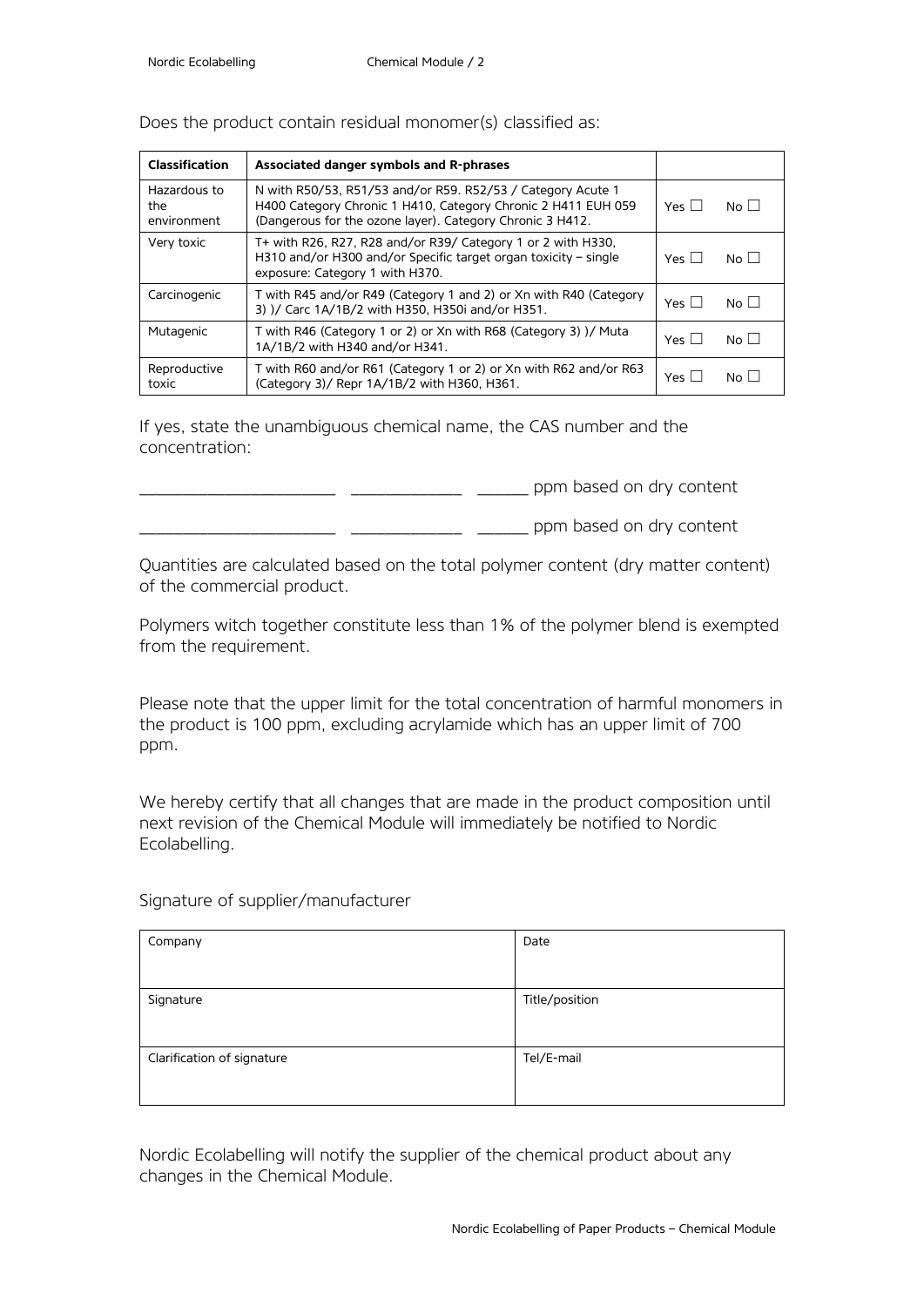# **Appendix 3 Declaration 7, Dyes**

| Product name:                                                                                                                                                                                                   |               |                 |
|-----------------------------------------------------------------------------------------------------------------------------------------------------------------------------------------------------------------|---------------|-----------------|
| Function:                                                                                                                                                                                                       |               |                 |
| Manufacturer/supplier:                                                                                                                                                                                          |               |                 |
|                                                                                                                                                                                                                 |               |                 |
| <b>Classification</b>                                                                                                                                                                                           |               |                 |
| Do dyes for use in printing and colouring contain substances<br>classified as environmentally hazardous in accordance with<br>Table 1 in Requirement 2 and/or as environmentally<br>hazardous with R52/53/H412? | Yes $\square$ | No <sub>1</sub> |
| If yes, state the unambiguous chemical name, the CAS number and the<br>concentration:                                                                                                                           |               |                 |
|                                                                                                                                                                                                                 |               | %               |
|                                                                                                                                                                                                                 |               | %               |
|                                                                                                                                                                                                                 |               | ℅               |
|                                                                                                                                                                                                                 |               |                 |
| Is the exception for dyes applied?                                                                                                                                                                              | Yes $\Box$    | No <sub>1</sub> |
| If yes, specify how the requirements for exception are met<br>(e.g. fixing to fibres >98%)?                                                                                                                     |               |                 |
|                                                                                                                                                                                                                 |               |                 |
| Are heavy metals, aluminium and copper, or compounds of<br>heavy metals, present in dyestuffs or pigments?                                                                                                      | Yes $\square$ | $No$ $\square$  |
| If yes, please specify the metal:                                                                                                                                                                               |               |                 |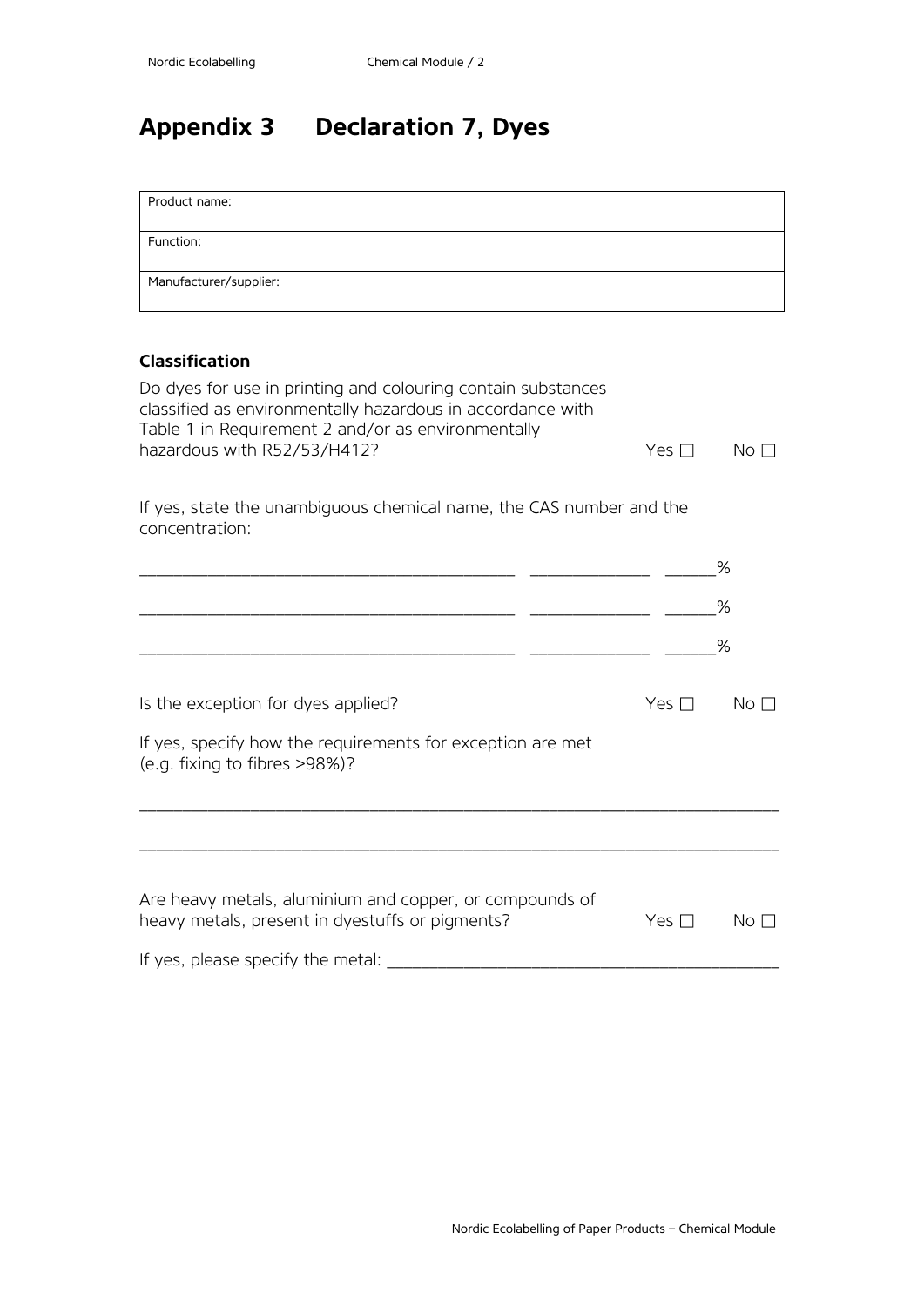#### **Impurities**

| We hereby declare that total lead, cadmium, mercury and<br>chromium impurities do not exceed 100 ppm in the dye<br>or pigment.               | Yes $\Box$ | No $\Box$       |
|----------------------------------------------------------------------------------------------------------------------------------------------|------------|-----------------|
| We hereby declare that the lead content does not exceed<br>100 ppm, mercury 4 ppm, cadmium 20 ppm and<br>chromium 100 ppm in direct dyes.    | Yes $\Box$ | No $\square$    |
| We hereby declare that the lead content does not exceed<br>100 ppm, mercury 25 ppm, cadmium 50 ppm, chromium<br>100 ppm in the pigment dyes. | Yes $\Box$ | No $\Box$       |
| <b>Phthalates</b><br>Have phthalates been used in the dye formulations<br>contained in the product?                                          | Yes $\Box$ | No <sub>1</sub> |
| <b>Amines</b><br>Does the dye formulation contain dyes that can decompose<br>to form any of the amines listed in R11 (Table 2)?              | Yes $\Box$ | No $\Box$       |

We hereby certify that all changes that are made in the product composition until next revision of the Chemical Module will immediately be notified to Nordic Ecolabelling.

#### Signature of supplier/manufacturer

| Company                    | Date           |
|----------------------------|----------------|
|                            |                |
| Signature                  | Title/position |
|                            |                |
| Clarification of signature | Tel/E-mail     |
|                            |                |
|                            |                |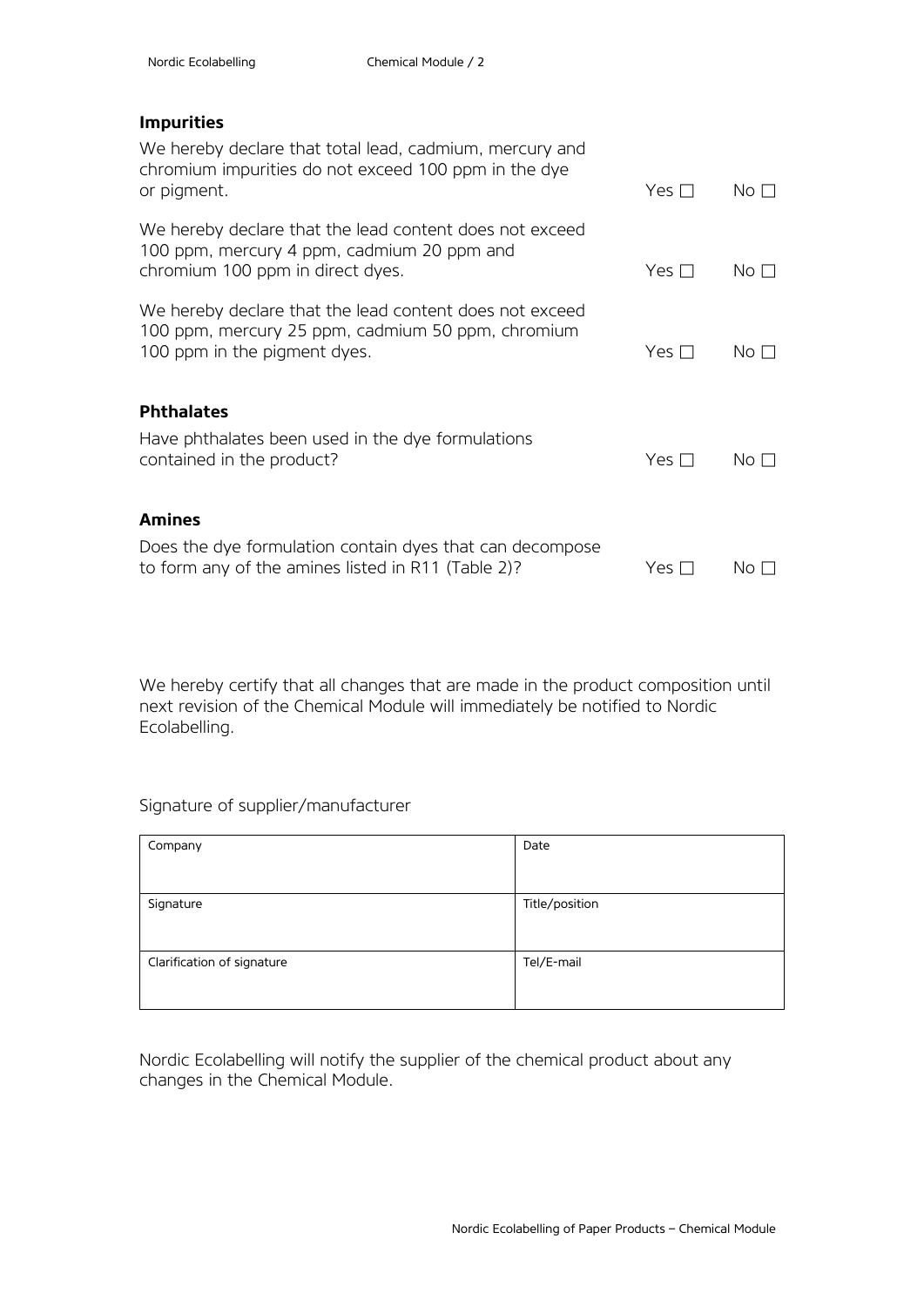# **Appendix 3 Declaration 8, Adhesives**

| Product name:          |  |
|------------------------|--|
|                        |  |
| Function:              |  |
|                        |  |
|                        |  |
| Manufacturer/supplier: |  |
|                        |  |
|                        |  |

| Do adhesives used in the production, conversion or packaging<br>of the product contain alkylphenol ethoxylates or other<br>alkylphenol derivatives, phthalates, halogenated volatile<br>organic compounds or ethylene glycol ethers? | Yes $\Box$   | $\overline{\mathsf{No}}$ $\overline{\mathsf{b}}$ |
|--------------------------------------------------------------------------------------------------------------------------------------------------------------------------------------------------------------------------------------|--------------|--------------------------------------------------|
|                                                                                                                                                                                                                                      |              |                                                  |
| Is the adhesive Nordic Ecolabelled?                                                                                                                                                                                                  | Yes $\Gamma$ | $N \cap \square$                                 |
| If yes, specify the trade name and licence number                                                                                                                                                                                    |              |                                                  |

We hereby certify that all changes that are made in the product composition until next revision of the Chemical Module will immediately be notified to Nordic Ecolabelling.

Signature of supplier/manufacturer

| Company                    | Date           |
|----------------------------|----------------|
| Signature                  | Title/position |
| Clarification of signature | Tel/E-mail     |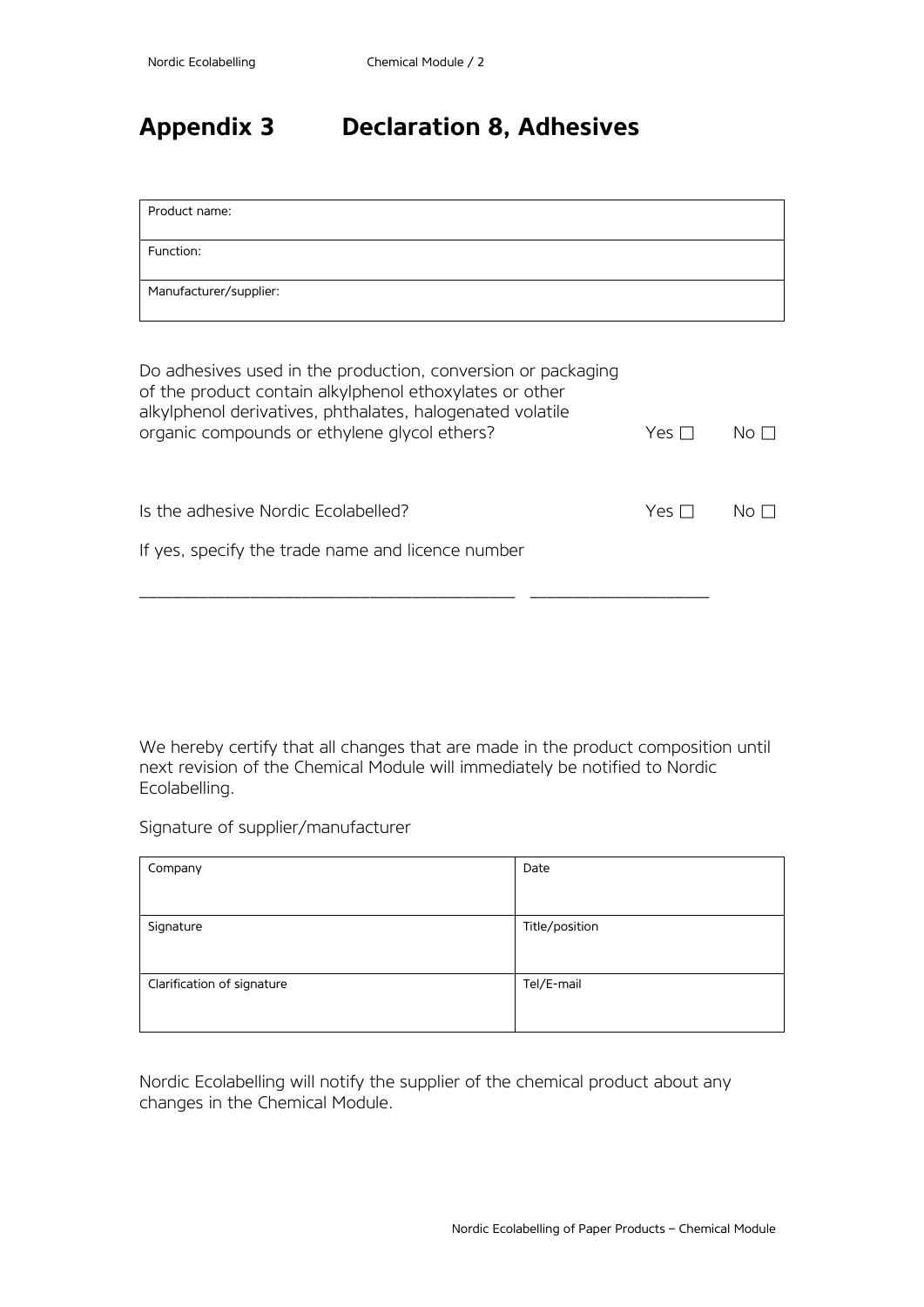# **Appendix 3 Declaration 9, GMO in Starch products**

Product name:

Function:

Manufacturer/supplier:

We hereby declare that the above mentioned starch product is not derived from genetically modified material.

We hereby certify that all changes that are made in the product composition until next revision of the Chemical Module will immediately be notified to Nordic Ecolabelling.

Signature of supplier/manufacturer

| Company                    | Date           |
|----------------------------|----------------|
|                            |                |
| Signature                  | Title/position |
|                            |                |
|                            |                |
| Clarification of signature | Tel/E-mail     |
|                            |                |
|                            |                |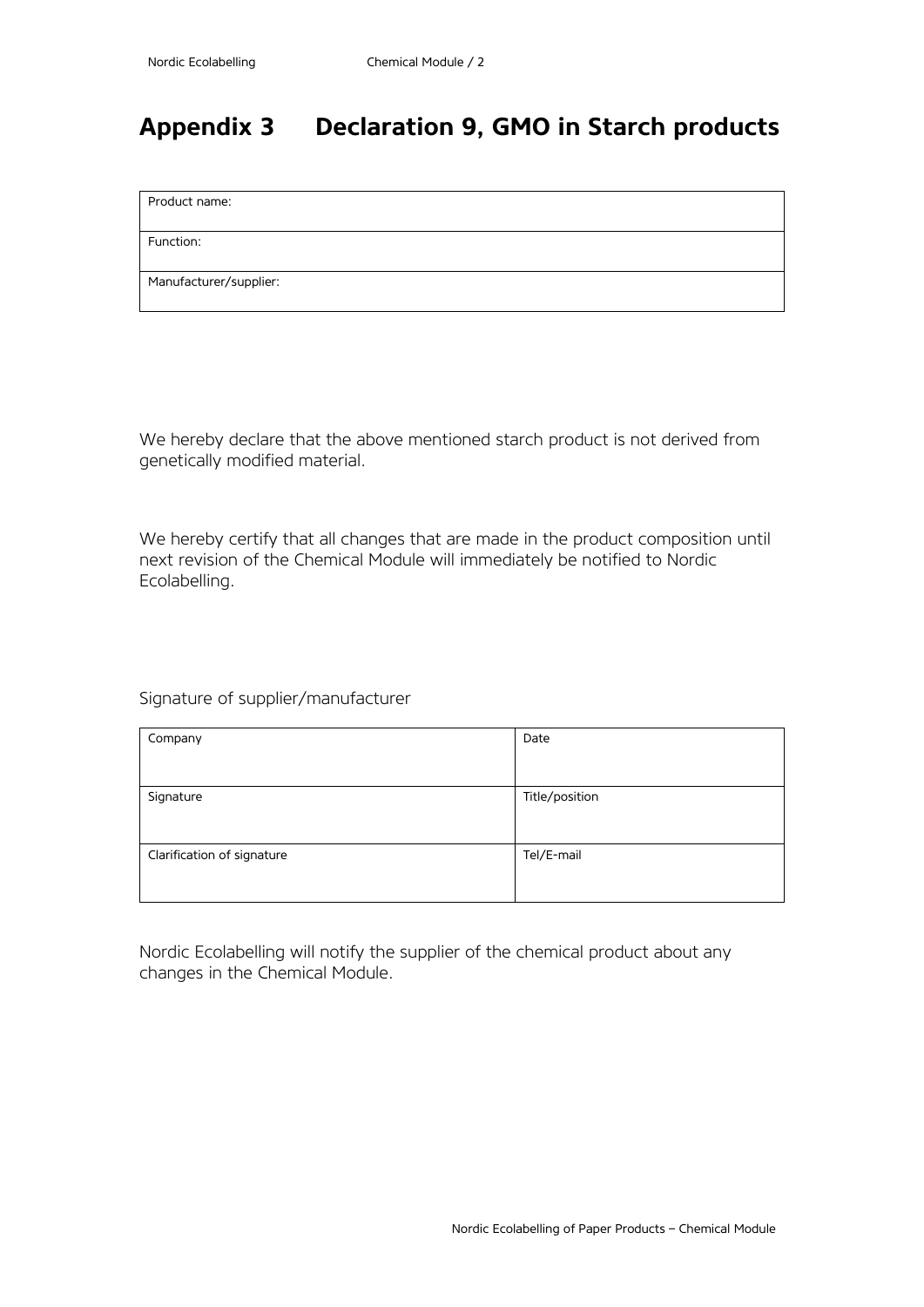# <span id="page-28-0"></span>**Appendix 4 Declaration regarding chemicals from the pulp- and paper manufacturer (R2, R4, R6, R8 and R9)**

| Pulp- and paper manufacturer:                                                                                                   |            |                 |
|---------------------------------------------------------------------------------------------------------------------------------|------------|-----------------|
|                                                                                                                                 |            |                 |
| R4 (De-inking chemicals)                                                                                                        |            |                 |
| The total amount of surfactants in the de-inking chemicals _______ g/tonne<br>de-inked pulp                                     |            |                 |
| Are silicone derivatives used in de-inking?                                                                                     | Yes $\Box$ | No <sub>1</sub> |
| If yes, specify the sewage treatment steps used in external wastewater treatment<br>and certify that the sludge is incinerated? |            |                 |
|                                                                                                                                 |            |                 |
| R6 (Bisphenol A)                                                                                                                |            |                 |
| Has Bisphenol A been actively added to                                                                                          |            |                 |
| the Nordic Ecolabelled paper?                                                                                                   | Yes $\Box$ | No I            |
| R8 (Foam inhibitors and defoamers)                                                                                              |            |                 |
| Are foam inhibitors/defoamers destroyed in chemical recycling? Yes $\Box$                                                       |            | No <sub>1</sub> |
| If yes, specify how these foam inhibitors/defoamers are destroyed in chemical<br>recycling?                                     |            |                 |
|                                                                                                                                 |            |                 |
|                                                                                                                                 |            |                 |
| R2 and R9 (Dyes, environmental hazard of constituent substances)                                                                |            |                 |
| Is the exception for dyes applied in requirement R2 and/or R9?                                                                  | Yes $\Box$ | No <sub>1</sub> |
| If yes, specify how the conditions for dyestuffs optimal fixing to fibres are met<br>during the process?                        |            |                 |
|                                                                                                                                 |            |                 |

\_\_\_\_\_\_\_\_\_\_\_\_\_\_\_\_\_\_\_\_\_\_\_\_\_\_\_\_\_\_\_\_\_\_\_\_\_\_\_\_\_\_\_\_\_\_\_\_\_\_\_\_\_\_\_\_\_\_\_\_\_\_\_\_\_\_\_\_\_\_\_\_\_\_\_